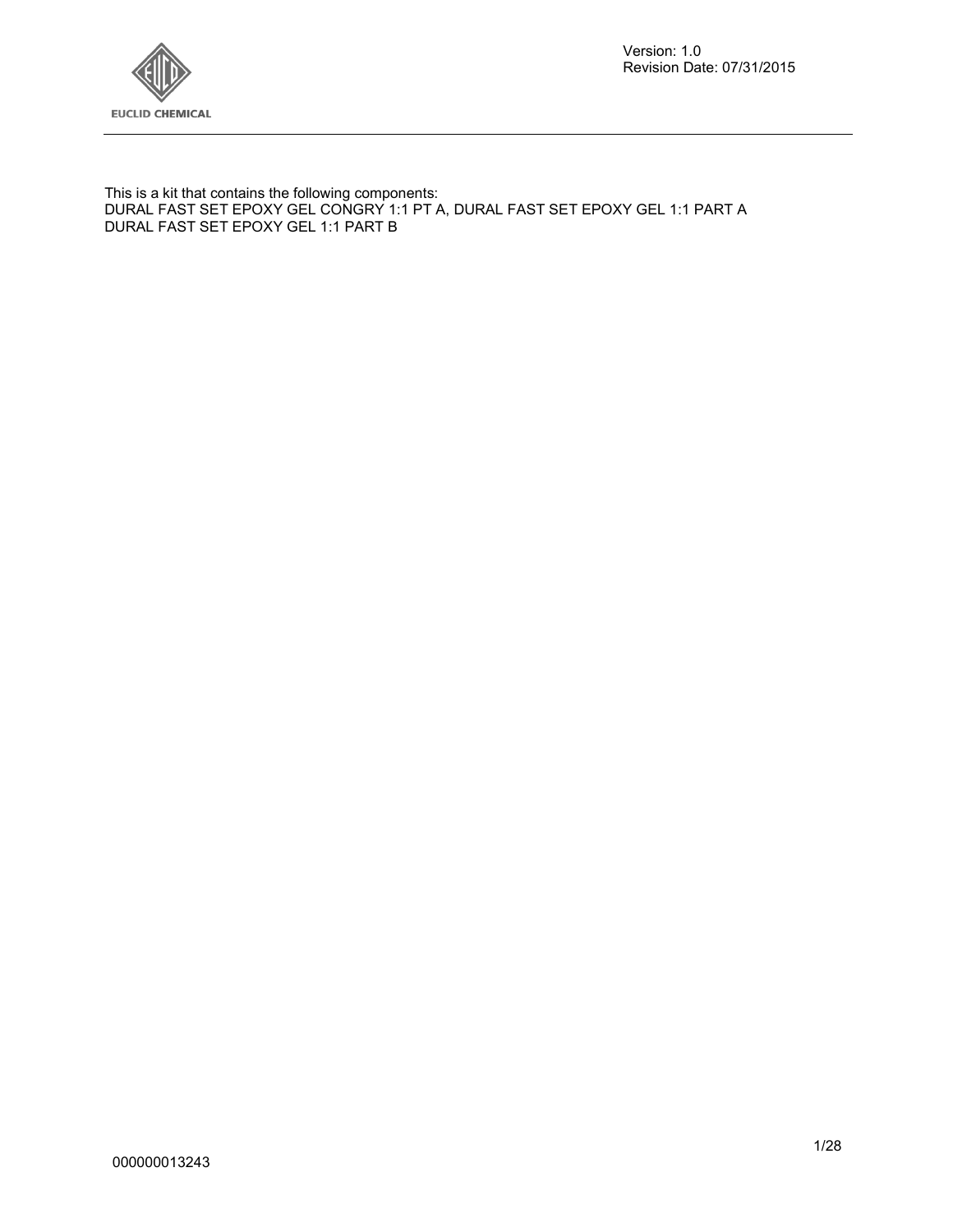

Version: 1.0 Revision Date: 07/31/2015

# **SAFETY DATA SHEET**

#### **1. Identification**

**Product identifier:** DURAL FAST SET EPOXY GEL CONGRY 1:1 PT A, DURAL FAST SET EPOXY GEL 1:1 PART A **Product Code:** TD5323122NC

#### **Recommended use and restriction on use**

**Recommended use:** Sealant **Restrictions on use:** Not known.

#### **Manufacturer/Importer/Supplier/Distributor Information**

EUCLID CHEMICAL COMPANY 19218 REDWOOD ROAD CLEVELAND OH 44110 US

**Contact person:** EH&S Department<br> **Telephone:** 216-531-9222

**Telephone:** 216-531-9222 **Emergency telephone number:** 1-800-424-9300 (US); 1-613-996-6666 (Canada)

#### **2. Hazard(s) identification**

#### **Hazard Classification**

| <b>Health Hazards</b>                         |             |
|-----------------------------------------------|-------------|
| Serious Eye Damage/Eye Irritation             | Category 2B |
| Skin sensitizer                               | Category 1  |
| Germ Cell Mutagenicity                        | Category 1B |
| Carcinogenicity                               | Category 1A |
| Unknown toxicity - Health                     |             |
| Acute toxicity, oral                          | 9.98%       |
| Acute toxicity, dermal                        | 11 %        |
| Acute toxicity, inhalation, vapor             | 100 %       |
| Acute toxicity, inhalation, dust or mist      | 99.71 %     |
| Unknown toxicity - Environment                |             |
| Acute hazards to the aquatic<br>environment   | 99.18 %     |
| Chronic hazards to the aquatic<br>environment | 100 %       |
|                                               |             |

#### **Label Elements**

**Hazard Symbol:**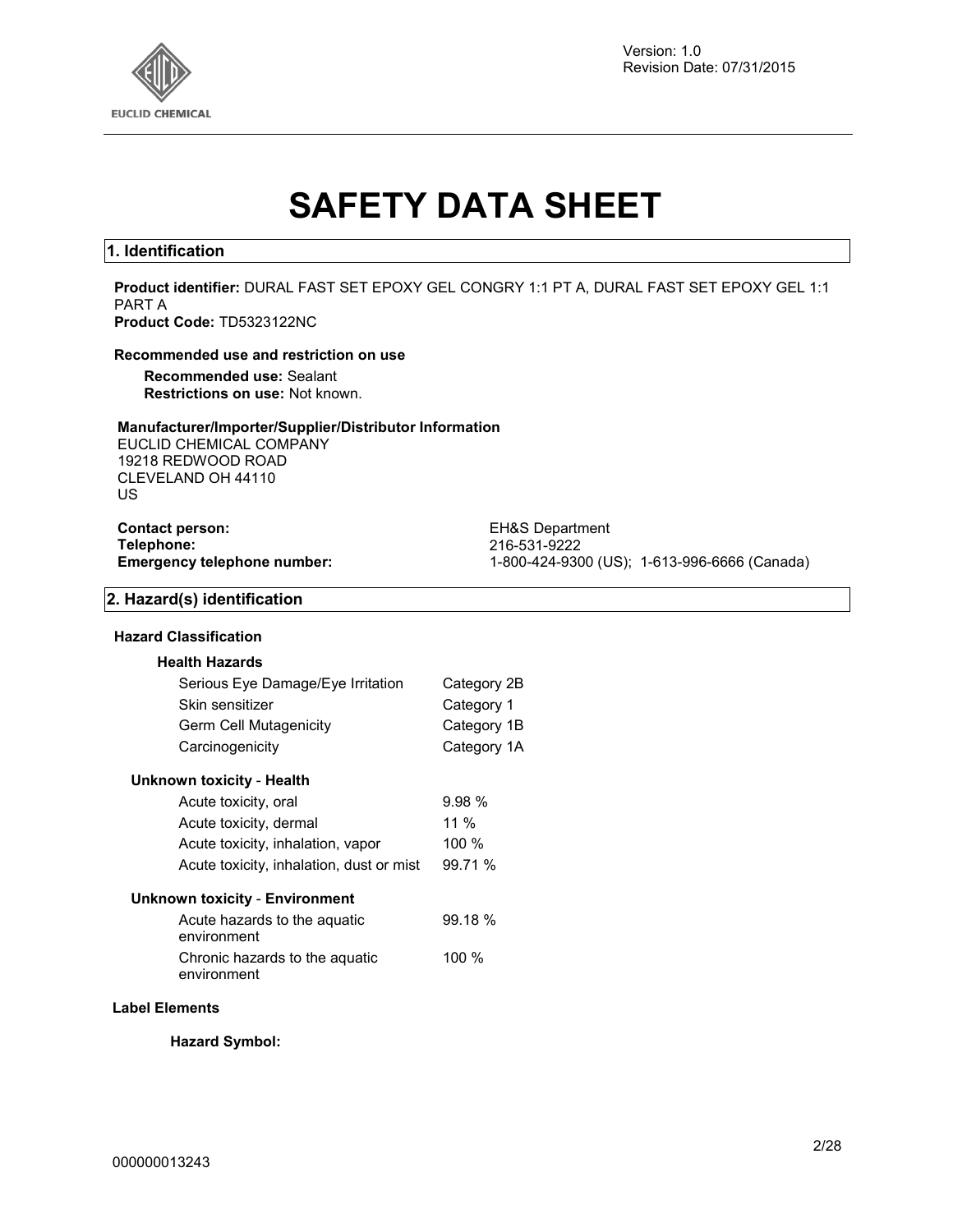



| <b>Signal Word:</b>                      | Danger                                                                                                                                                                                                                                                                                                                                                                                                                                                 |
|------------------------------------------|--------------------------------------------------------------------------------------------------------------------------------------------------------------------------------------------------------------------------------------------------------------------------------------------------------------------------------------------------------------------------------------------------------------------------------------------------------|
| <b>Hazard Statement:</b>                 | Causes eye irritation.<br>May cause an allergic skin reaction.<br>May cause genetic defects.<br>May cause cancer.                                                                                                                                                                                                                                                                                                                                      |
| <b>Precautionary</b><br><b>Statement</b> |                                                                                                                                                                                                                                                                                                                                                                                                                                                        |
| <b>Prevention:</b>                       | Wash thoroughly after handling. Avoid breathing<br>dust/fume/gas/mist/vapors/spray. Contaminated work clothing must not be<br>allowed out of the workplace. Wear protective gloves/protective clothing/eye<br>protection/face protection. Obtain special instructions before use. Do not<br>handle until all safety precautions have been read and understood. Use<br>personal protective equipment as required.                                       |
| Response:                                | If in eyes: Rinse cautiously with water for several minutes. Remove contact<br>lenses, if present and easy to do. Continue rinsing. If eye irritation persists:<br>Get medical advice/attention. IF ON SKIN: Wash with plenty of water. If skin<br>irritation or rash occurs: Get medical advice/attention. If exposed or<br>concerned: Get medical advice/attention. Specific treatment (see this label).<br>Wash contaminated clothing before reuse. |
| Storage:                                 | Store locked up.                                                                                                                                                                                                                                                                                                                                                                                                                                       |
| Disposal:                                | Dispose of contents/container to an appropriate treatment and disposal<br>facility in accordance with applicable laws and regulations, and product<br>characteristics at time of disposal.                                                                                                                                                                                                                                                             |
| azards which do not                      | None.                                                                                                                                                                                                                                                                                                                                                                                                                                                  |

**Other hazards which do not result in GHS classification:** 

## **3. Composition/information on ingredients**

#### **Mixtures**

| <b>Chemical Identity</b>                    | <b>CAS number</b> | Content in percent $(\%)^*$ |
|---------------------------------------------|-------------------|-----------------------------|
| Bisphenol A Polyglycidyl Ether<br>Resin     | 25068-38-6        | $60 - 100\%$                |
| <b>Acrylate Ester</b>                       | 15625-89-5        | 7 - 13%                     |
| Crystalline Silica (Quartz)/<br>Silica Sand | 14808-60-7        | $5 - 10%$                   |
| Titanium dioxide                            | 13463-67-7        | $0.5 - 1.5%$                |
| Stoddard solvent (Mineral<br>Spirits)       | 8052-41-3         | $0.1 - 1\%$                 |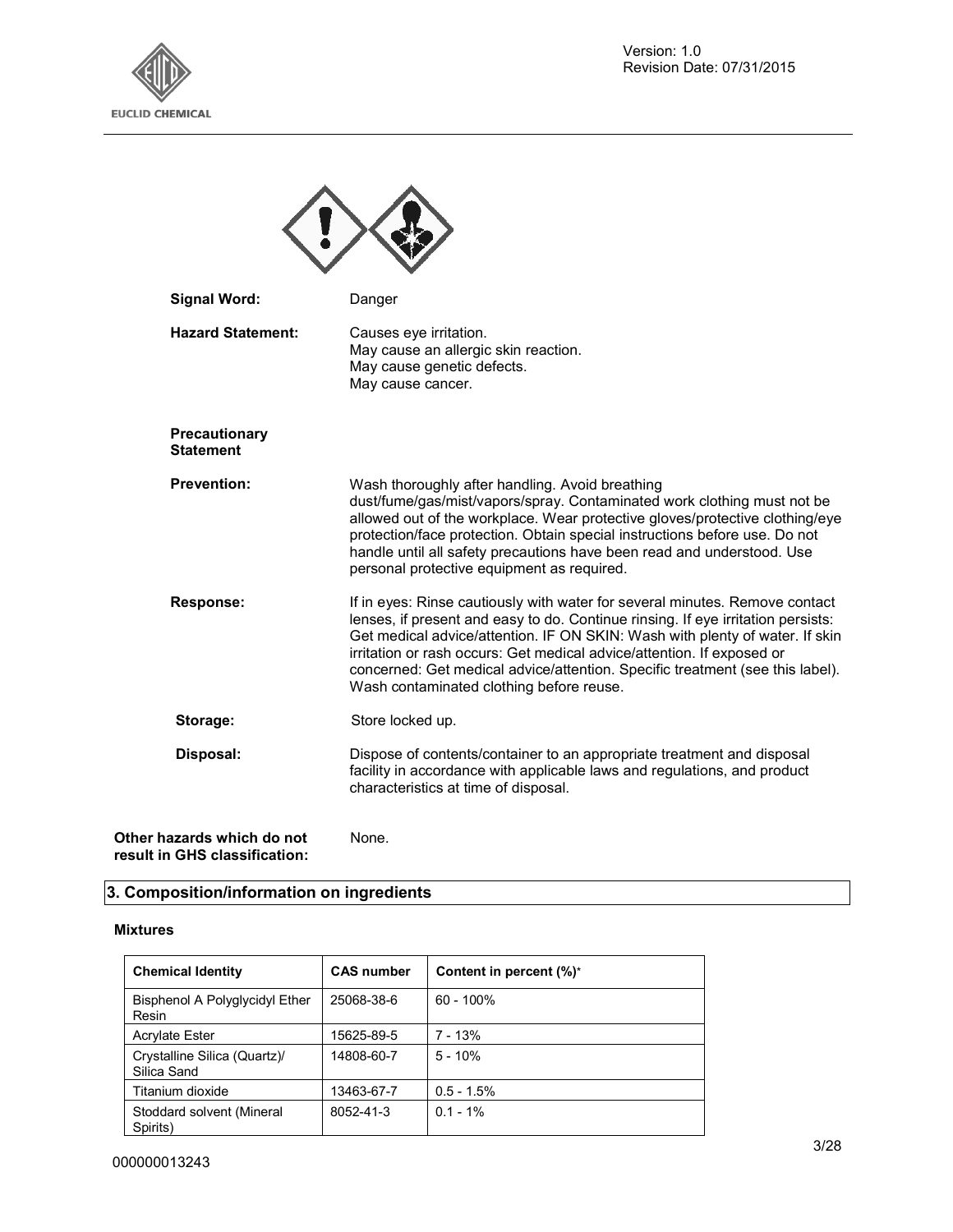

\* All concentrations are percent by weight unless ingredient is a gas. Gas concentrations are in percent by volume.

| 4. First-aid measures                                         |                                                                                                                                                                                                                                                                                                    |
|---------------------------------------------------------------|----------------------------------------------------------------------------------------------------------------------------------------------------------------------------------------------------------------------------------------------------------------------------------------------------|
| Ingestion:                                                    | Call a POISON CENTER/doctor//if you feel unwell. Rinse mouth.                                                                                                                                                                                                                                      |
| Inhalation:                                                   | Move to fresh air.                                                                                                                                                                                                                                                                                 |
| <b>Skin Contact:</b>                                          | If skin irritation occurs: Get medical advice/attention. Destroy or thoroughly<br>clean contaminated shoes. Immediately remove contaminated clothing and<br>shoes and wash skin with soap and plenty of water. If skin irritation or an<br>allergic skin reaction develops, get medical attention. |
| Eye contact:                                                  | Any material that contacts the eye should be washed out immediately with<br>water. If easy to do, remove contact lenses. If eye irritation persists: Get<br>medical advice/attention.                                                                                                              |
| Most important symptoms/effects, acute and delayed            |                                                                                                                                                                                                                                                                                                    |
| Symptoms:                                                     | May cause skin and eye irritation.                                                                                                                                                                                                                                                                 |
|                                                               | Indication of immediate medical attention and special treatment needed                                                                                                                                                                                                                             |
| Treatment:                                                    | Symptoms may be delayed.                                                                                                                                                                                                                                                                           |
| 5. Fire-fighting measures                                     |                                                                                                                                                                                                                                                                                                    |
| <b>General Fire Hazards:</b>                                  | No unusual fire or explosion hazards noted.                                                                                                                                                                                                                                                        |
| Suitable (and unsuitable) extinguishing media                 |                                                                                                                                                                                                                                                                                                    |
| Suitable extinguishing<br>media:                              | Use fire-extinguishing media appropriate for surrounding materials.                                                                                                                                                                                                                                |
| Unsuitable extinguishing<br>media:                            | Do not use water jet as an extinguisher, as this will spread the fire.                                                                                                                                                                                                                             |
| Specific hazards arising from<br>the chemical:                | During fire, gases hazardous to health may be formed.                                                                                                                                                                                                                                              |
| Special protective equipment and precautions for firefighters |                                                                                                                                                                                                                                                                                                    |
| <b>Special fire fighting</b><br>procedures:                   | No data available.                                                                                                                                                                                                                                                                                 |
| Special protective equipment<br>for fire-fighters:            | Self-contained breathing apparatus and full protective clothing must be<br>worn in case of fire.                                                                                                                                                                                                   |
| 6. Accidental release measures                                |                                                                                                                                                                                                                                                                                                    |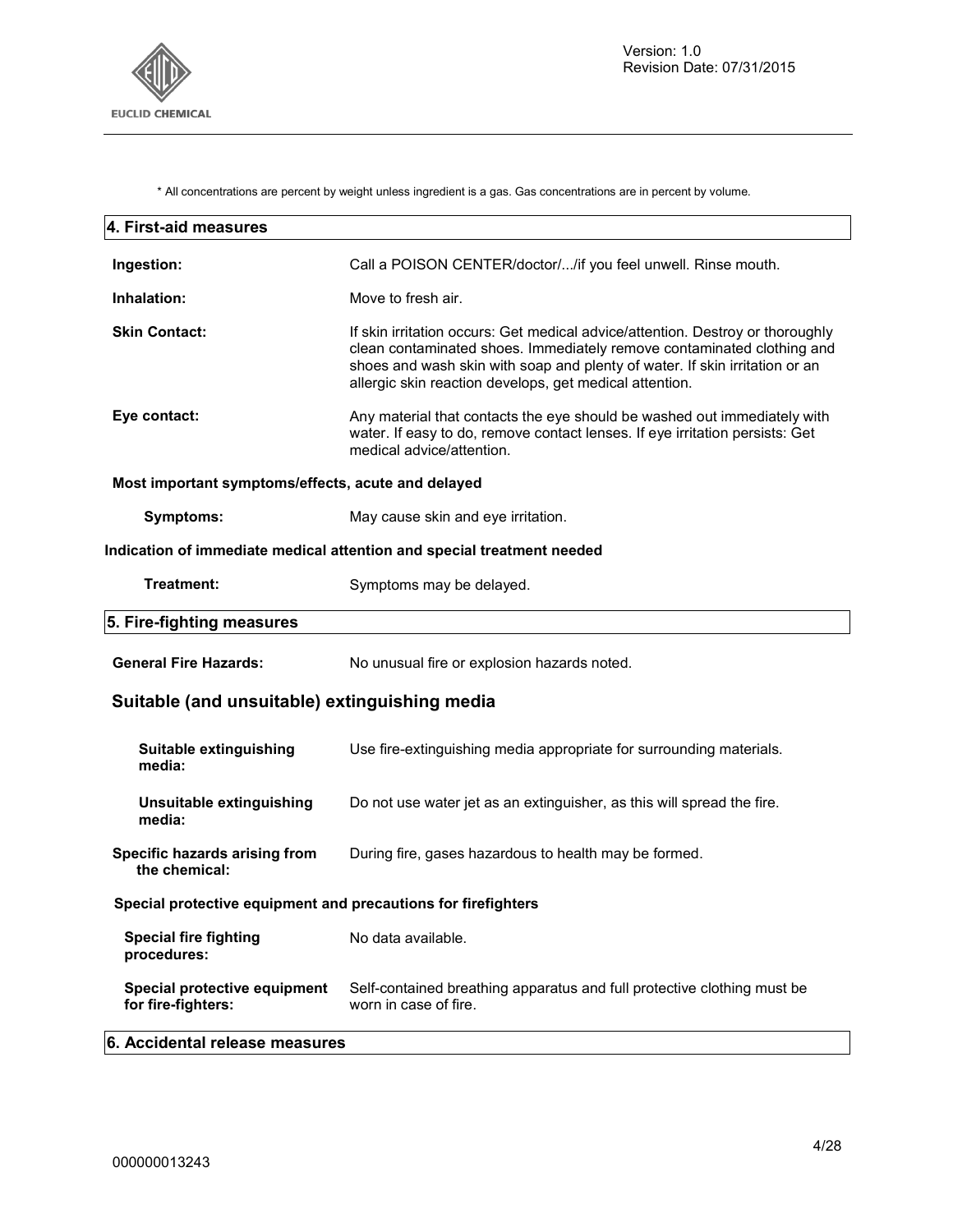

| Personal precautions,             | See Section 8 of the SDS for Personal Protective Equipment. Do not touch                                                     |
|-----------------------------------|------------------------------------------------------------------------------------------------------------------------------|
| protective equipment and          | damaged containers or spilled material unless wearing appropriate                                                            |
| emergency procedures:             | protective clothing. Keep unauthorized personnel away.                                                                       |
| <b>Methods and material for</b>   | Dam and absorb spillages with sand, earth or other non-combustible                                                           |
| containment and cleaning          | material. Collect spillage in containers, seal securely and deliver for                                                      |
| up:                               | disposal according to local regulations.                                                                                     |
| <b>Notification Procedures:</b>   | In the event of a spill or accidental release, notify relevant authorities in<br>accordance with all applicable regulations. |
| <b>Environmental Precautions:</b> | Do not contaminate water sources or sewer. Prevent further leakage or<br>spillage if safe to do so.                          |

**7. Handling and storage**

| Precautions for safe handling: | Do not handle until all safety precautions have been read and understood.<br>Obtain special instructions before use. Use personal protective equipment<br>as required. Avoid contact with eyes. Wash hands thoroughly after<br>handling. Avoid contact with eyes, skin, and clothing. Provide adequate<br>ventilation. Wear appropriate personal protective equipment. Observe good<br>industrial hygiene practices. |
|--------------------------------|----------------------------------------------------------------------------------------------------------------------------------------------------------------------------------------------------------------------------------------------------------------------------------------------------------------------------------------------------------------------------------------------------------------------|
| Conditions for safe storage,   | Store locked up.                                                                                                                                                                                                                                                                                                                                                                                                     |

## **8. Exposure controls/personal protection**

#### **Control Parameters**

**including any incompatibilities:** 

#### **Occupational Exposure Limits**

| <b>Chemical Identity</b> | type       | <b>Exposure Limit Values</b> | <b>Source</b>                     |
|--------------------------|------------|------------------------------|-----------------------------------|
| Crystalline Silica       | <b>TWA</b> | 0.025                        | US. ACGIH Threshold Limit Values  |
| (Quartz)/ Silica Sand -  |            | mg/m3                        | (2011)                            |
| Respirable fraction.     |            |                              |                                   |
| Crystalline Silica       | <b>TWA</b> | $2.4^{\circ}$                | US. OSHA Table Z-3 (29 CFR        |
| (Quartz)/ Silica Sand -  |            | millions of                  | 1910.1000) (2000)                 |
| Respirable.              |            | particles                    |                                   |
|                          |            | per cubic                    |                                   |
|                          |            | foot of air                  |                                   |
|                          | <b>TWA</b> | $0.1 \text{ mg/m}$ 3         | US. OSHA Table Z-3 (29 CFR)       |
|                          |            |                              | 1910.1000) (2000)                 |
| Crystalline Silica       | <b>TWA</b> | $0.3 \text{ mg/m}$           | US. OSHA Table Z-3 (29 CFR)       |
| (Quartz)/ Silica Sand -  |            |                              | 1910.1000) (2000)                 |
| Total dust.              |            |                              |                                   |
| Titanium dioxide         | <b>TWA</b> | 10 mg/m $3$                  | US. ACGIH Threshold Limit Values  |
|                          |            |                              | (2011)                            |
| Titanium dioxide - Total | PEL        | 15 mg/m $3$                  | US. OSHA Table Z-1 Limits for Air |
| dust.                    |            |                              | Contaminants (29 CFR 1910.1000)   |
|                          |            |                              | (02 2006)                         |
| Stoddard solvent         | <b>TWA</b> | $100$ ppm                    | US. ACGIH Threshold Limit Values  |
| (Mineral Spirits)        |            |                              | (2011)                            |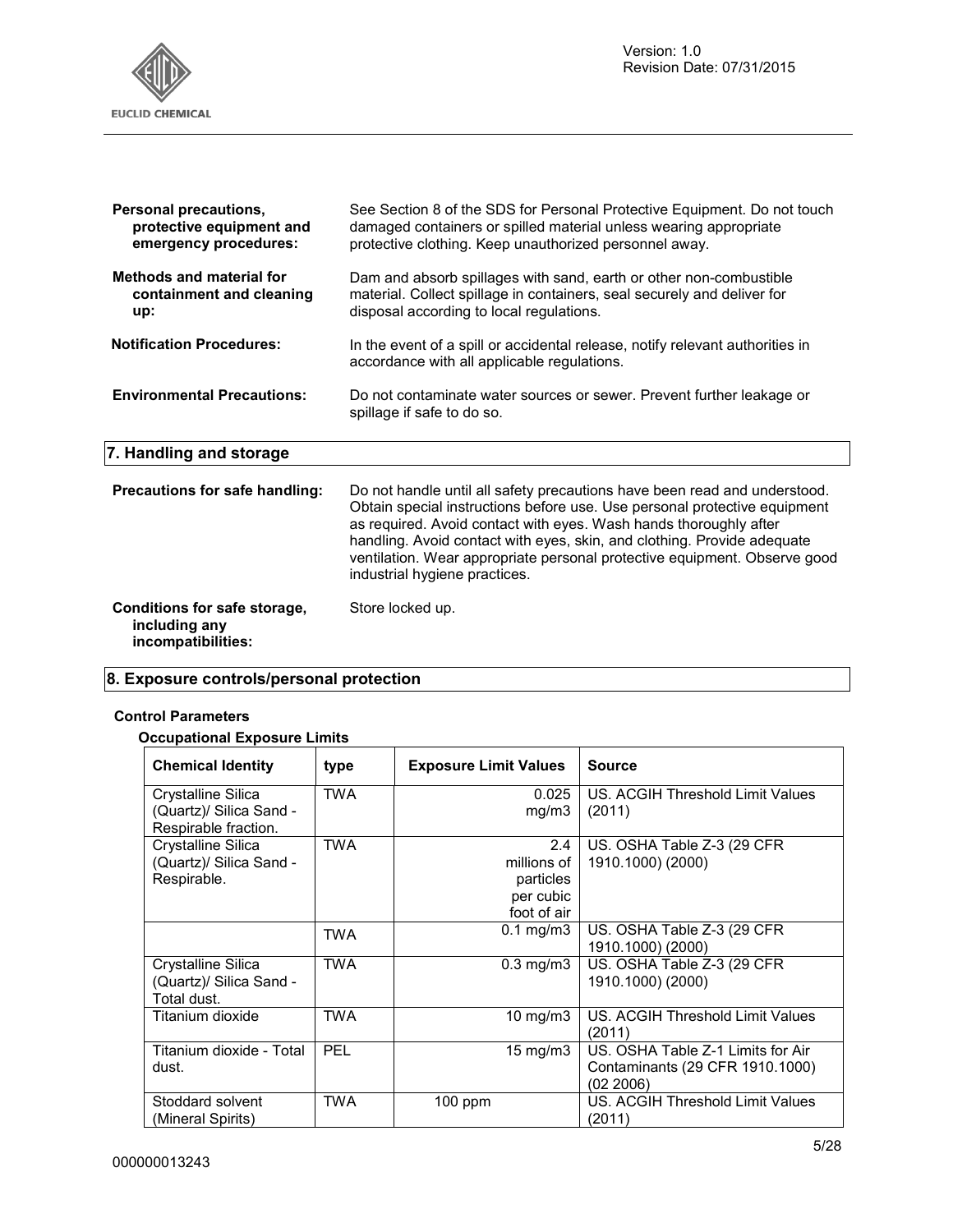

| Chamical nama | tyna | <b>Exposure Limit Values</b> | $\overline{\phantom{a}}$ Source                                                      |
|---------------|------|------------------------------|--------------------------------------------------------------------------------------|
|               |      |                              | (02, 2006)                                                                           |
|               | PEL  | 500 ppm                      | 2,900   US. OSHA Table Z-1 Limits for Air<br>mg/m3   Contaminants (29 CFR 1910.1000) |

| <b>Chemical name</b>                                                  | type         | <b>Exposure Limit Values</b> | <b>Source</b>                                                                                                                                                                    |
|-----------------------------------------------------------------------|--------------|------------------------------|----------------------------------------------------------------------------------------------------------------------------------------------------------------------------------|
| Crystalline Silica<br>(Quartz)/ Silica Sand -<br>Respirable fraction. | <b>TWA</b>   | 0.025<br>mg/m3               | Canada. British Columbia OELs.<br>(Occupational Exposure Limits for<br><b>Chemical Substances, Occupational</b><br>Health and Safety Regulation 296/97,<br>as amended) (07 2007) |
| Crystalline Silica<br>(Quartz)/ Silica Sand -<br>Respirable.          | <b>TWAEV</b> | 0.10<br>mg/m3                | Canada. Ontario OELs. (Control of<br>Exposure to Biological or Chemical<br>Agents) (11 2010)                                                                                     |
| Crystalline Silica<br>(Quartz)/ Silica Sand -<br>Respirable dust.     | <b>TWA</b>   | $0.1$ mg/m $3$               | Canada. Quebec OELs. (Ministry of<br>Labor - Regulation Respecting the<br>Quality of the Work Environment) (12<br>2008)                                                          |
| Titanium dioxide -<br>Total dust.                                     | <b>TWA</b>   | 10 mg/m3                     | Canada. British Columbia OELs.<br>(Occupational Exposure Limits for<br>Chemical Substances, Occupational<br>Health and Safety Regulation 296/97,<br>as amended) (07 2007)        |
| Titanium dioxide -<br>Respirable fraction.                            | <b>TWA</b>   | $3$ mg/m $3$                 | Canada. British Columbia OELs.<br>(Occupational Exposure Limits for<br><b>Chemical Substances, Occupational</b><br>Health and Safety Regulation 296/97,<br>as amended) (07 2007) |
| Titanium dioxide                                                      | <b>TWAEV</b> | 10 mg/m3                     | Canada. Ontario OELs. (Control of<br>Exposure to Biological or Chemical<br>Agents) (11 2010)                                                                                     |
| Titanium dioxide -<br>Total dust.                                     | <b>TWA</b>   | 10 mg/m3                     | Canada. Quebec OELs. (Ministry of<br>Labor - Regulation Respecting the<br>Quality of the Work Environment) (12<br>2008)                                                          |

**Appropriate Engineering Controls**  Observe good industrial hygiene practices. Observe occupational exposure limits and minimize the risk of inhalation of vapors and mist. Mechanical ventilation or local exhaust ventilation may be required.

#### **Individual protection measures, such as personal protective equipment**

| <b>General information:</b>                       | Good general ventilation (typically 10 air changes per hour) should be used.<br>Ventilation rates should be matched to conditions. Supplementary local<br>exhaust ventilation, closed systems, or respiratory and eye protection may<br>be needed in special circumstances, such as poorly ventilated spaces,<br>heating, evaporation of liquids from large surfaces, spraying of mists,<br>mechanical generation of dusts, drying of solids, etc. |
|---------------------------------------------------|----------------------------------------------------------------------------------------------------------------------------------------------------------------------------------------------------------------------------------------------------------------------------------------------------------------------------------------------------------------------------------------------------------------------------------------------------|
| <b>Eye/face protection:</b>                       | Wear safety glasses with side shields (or goggles).                                                                                                                                                                                                                                                                                                                                                                                                |
| <b>Skin Protection</b><br><b>Hand Protection:</b> | Use suitable protective gloves if risk of skin contact.                                                                                                                                                                                                                                                                                                                                                                                            |
| Other:                                            | Wear suitable protective clothing. Wear chemical-resistant gloves, footwear,                                                                                                                                                                                                                                                                                                                                                                       |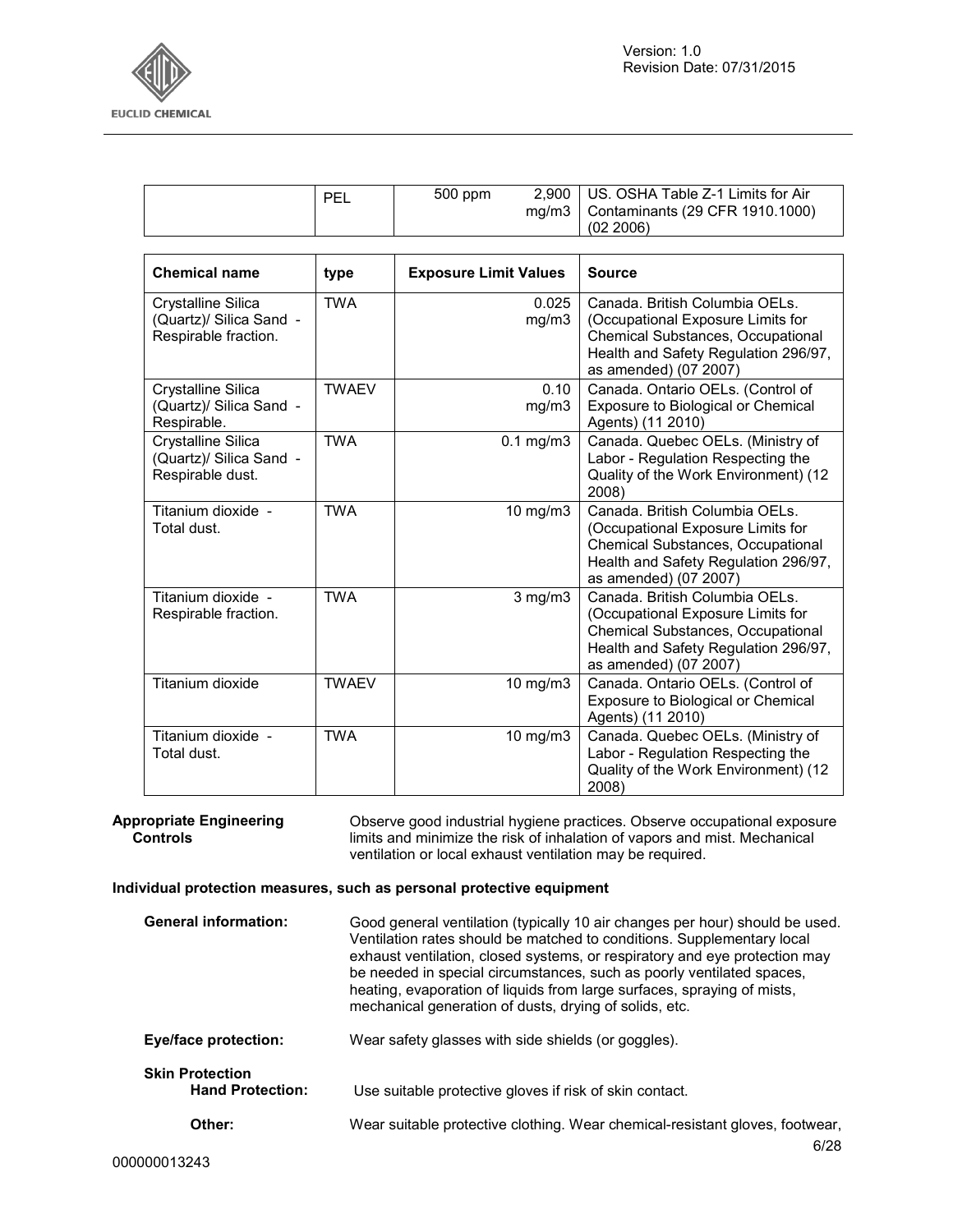

|                                | and protective clothing appropriate for the risk of exposure. Contact health<br>and safety professional or manufacturer for specific information.                                                                     |
|--------------------------------|-----------------------------------------------------------------------------------------------------------------------------------------------------------------------------------------------------------------------|
| <b>Respiratory Protection:</b> | In case of inadequate ventilation use suitable respirator. Seek advice from<br>local supervisor.                                                                                                                      |
| <b>Hygiene measures:</b>       | Observe good industrial hygiene practices. Wash hands before breaks and<br>immediately after handling the product. Contaminated work clothing should<br>not be allowed out of the workplace. Avoid contact with skin. |

## **9. Physical and chemical properties**

| Appearance                                            |                                                                                                |
|-------------------------------------------------------|------------------------------------------------------------------------------------------------|
| <b>Physical state:</b>                                | liquid                                                                                         |
| Form:                                                 | liquid                                                                                         |
| Color:                                                | Gray                                                                                           |
| Odor:                                                 | Mild                                                                                           |
| <b>Odor threshold:</b>                                | No data available.                                                                             |
| pH:                                                   | No data available.                                                                             |
| Melting point/freezing point:                         | No data available.                                                                             |
| Initial boiling point and boiling range:              | No data available.                                                                             |
| <b>Flash Point:</b>                                   | > 93 °C > 200 °F(Setaflash Closed Cup)                                                         |
| <b>Evaporation rate:</b>                              | Slower than Ether                                                                              |
| Flammability (solid, gas):                            | <b>No</b>                                                                                      |
| Upper/lower limit on flammability or explosive limits |                                                                                                |
| Flammability limit - upper (%):                       | No data available.                                                                             |
| Flammability limit - lower (%):                       | No data available.                                                                             |
| Explosive limit - upper (%):                          | No data available.                                                                             |
| Explosive limit - lower (%):                          | No data available.                                                                             |
| Vapor pressure:                                       | No data available.                                                                             |
| Vapor density:                                        | Vapors are heavier than air and may travel along the floor and<br>in the bottom of containers. |
| <b>Relative density:</b>                              | 1.13                                                                                           |
| Solubility(ies)                                       |                                                                                                |
| Solubility in water:                                  | Insoluble in water                                                                             |
| Solubility (other):                                   | No data available.                                                                             |
| Partition coefficient (n-octanol/water):              | No data available.                                                                             |
| Auto-ignition temperature:                            | No data available.                                                                             |
| <b>Decomposition temperature:</b>                     | No data available.                                                                             |
| <b>Viscosity:</b>                                     | No data available.                                                                             |
|                                                       |                                                                                                |

## **10. Stability and reactivity**

**Reactivity:** No data available.

**Chemical Stability:** Material is stable under normal conditions.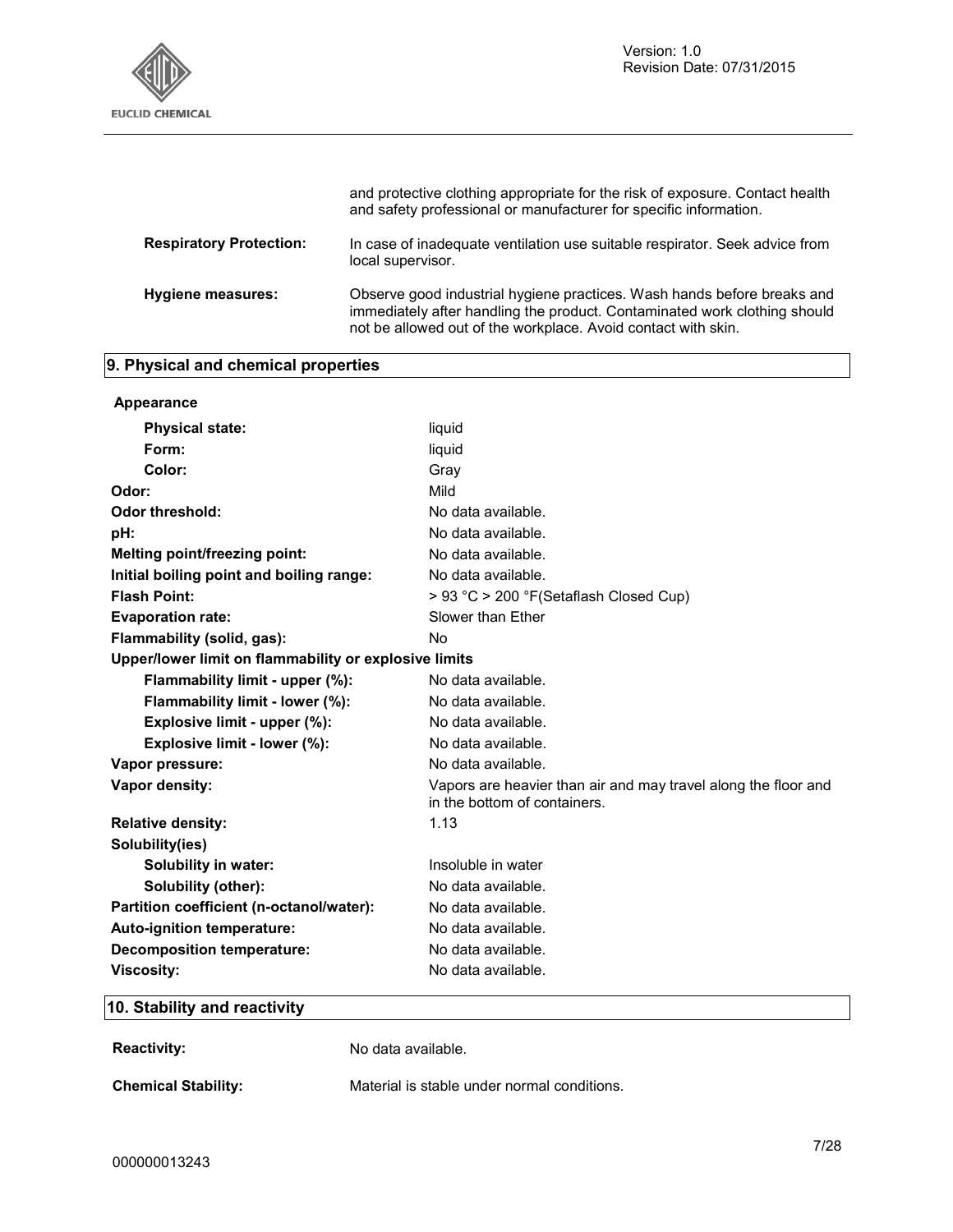

| <b>Possibility of Hazardous</b><br><b>Reactions:</b>        | No data available.                                                                                        |  |  |
|-------------------------------------------------------------|-----------------------------------------------------------------------------------------------------------|--|--|
| <b>Conditions to Avoid:</b>                                 | Avoid heat or contamination.                                                                              |  |  |
| <b>Incompatible Materials:</b>                              | No data available.                                                                                        |  |  |
| <b>Hazardous Decomposition</b><br><b>Products:</b>          | Thermal decomposition or combustion may liberate carbon oxides and<br>other toxic gases or vapors.        |  |  |
| 11. Toxicological information                               |                                                                                                           |  |  |
| Information on likely routes of exposure<br>Ingestion:      | May be ingested by accident. Ingestion may cause irritation and malaise.                                  |  |  |
| Inhalation:                                                 | In high concentrations, vapors, fumes or mists may irritate nose, throat and<br>mucus membranes.          |  |  |
| <b>Skin Contact:</b>                                        | May be harmful in contact with skin. Causes mild skin irritation. May cause<br>an allergic skin reaction. |  |  |
| Eye contact:                                                | Causes eye irritation.                                                                                    |  |  |
|                                                             | Information on toxicological effects                                                                      |  |  |
| Acute toxicity (list all possible routes of exposure)       |                                                                                                           |  |  |
| Oral<br><b>Product:</b>                                     | No data available.                                                                                        |  |  |
| <b>Dermal</b><br><b>Product:</b>                            | ATEmix: 3,227.79 mg/kg                                                                                    |  |  |
| <b>Inhalation</b><br><b>Product:</b>                        | No data available.                                                                                        |  |  |
| <b>Repeated dose toxicity</b><br>Product:                   | No data available.                                                                                        |  |  |
| <b>Skin Corrosion/Irritation</b><br>Product:                | No data available.                                                                                        |  |  |
| <b>Serious Eye Damage/Eye Irritation</b><br><b>Product:</b> | No data available.                                                                                        |  |  |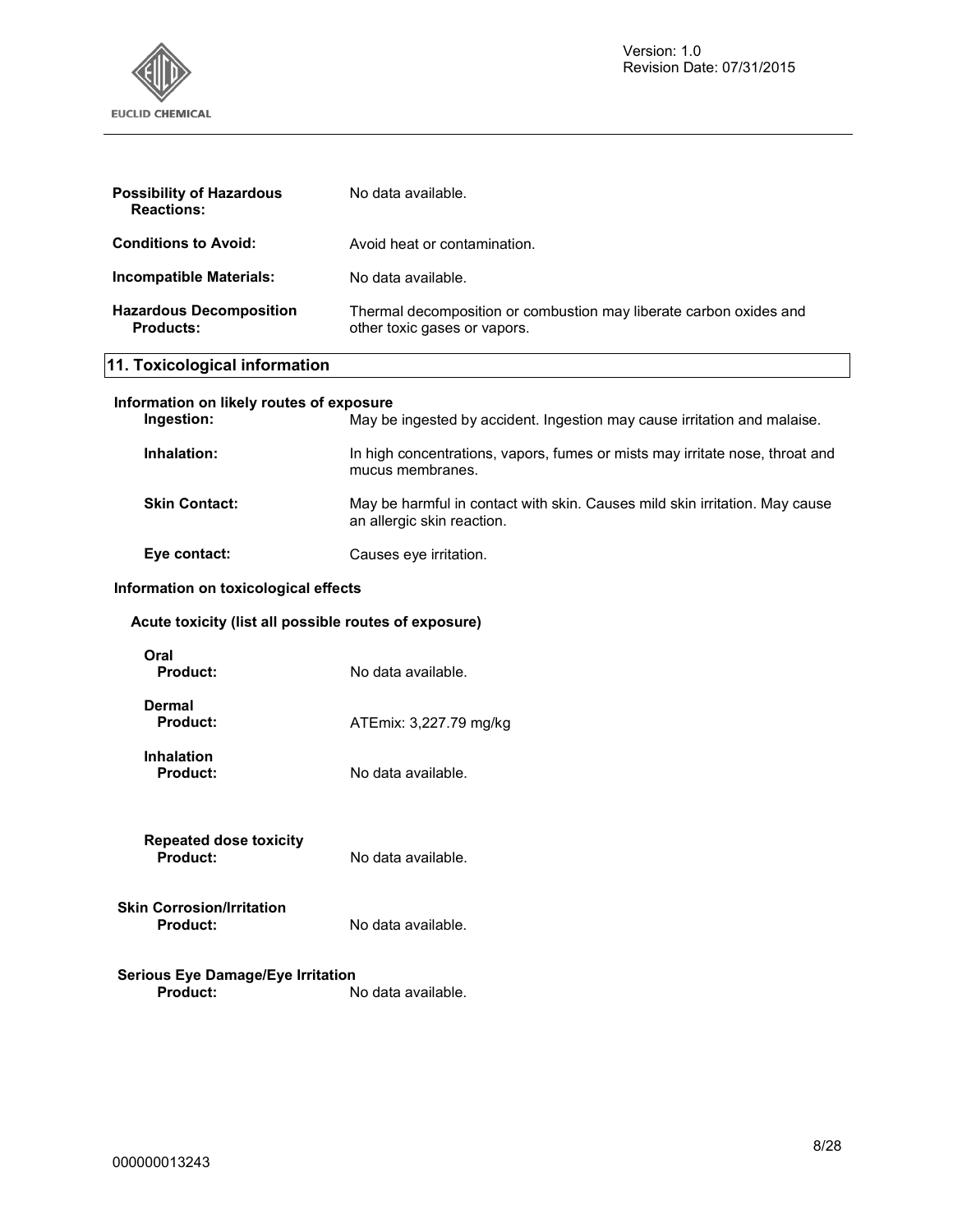

| Specified substance(s):<br><b>Bisphenol A</b><br>Polyglycidyl Ether<br>Resin                                         | in vivo (Rabbit, 24 hrs): Slightly irritating                       |
|----------------------------------------------------------------------------------------------------------------------|---------------------------------------------------------------------|
| <b>Acrylate Ester</b>                                                                                                | in vivo (Rabbit, 24 hrs): Moderately irritating                     |
| Titanium dioxide                                                                                                     | in vivo (Rabbit, 24 - 72 hrs): Not irritating                       |
| Stoddard solvent<br>(Mineral Spirits)                                                                                | Irritating                                                          |
| <b>Respiratory or Skin Sensitization</b><br>Product:                                                                 | No data available.                                                  |
| Carcinogenicity<br>Product:                                                                                          | No data available.                                                  |
|                                                                                                                      | IARC Monographs on the Evaluation of Carcinogenic Risks to Humans:  |
| Crystalline Silica<br>(Quartz)/ Silica<br>Sand                                                                       | Overall evaluation: Carcinogenic to humans.                         |
| Titanium dioxide                                                                                                     | Overall evaluation: Possibly carcinogenic to humans.                |
| US. National Toxicology Program (NTP) Report on Carcinogens:<br>Crystalline<br>Silica<br>(Quartz)/<br>Silica<br>Sand | Known To Be Human Carcinogen.                                       |
| No carcinogenic components identified                                                                                | US. OSHA Specifically Regulated Substances (29 CFR 1910.1001-1050): |
| <b>Germ Cell Mutagenicity</b>                                                                                        |                                                                     |
| In vitro<br><b>Product:</b>                                                                                          | No data available.                                                  |
| In vivo<br>Product:                                                                                                  | No data available.                                                  |
| <b>Reproductive toxicity</b><br>Product:                                                                             | No data available.                                                  |
| <b>Specific Target Organ Toxicity - Single Exposure</b><br>Product:                                                  | No data available.                                                  |
| <b>Specific Target Organ Toxicity - Repeated Exposure</b><br>Product:                                                | No data available.                                                  |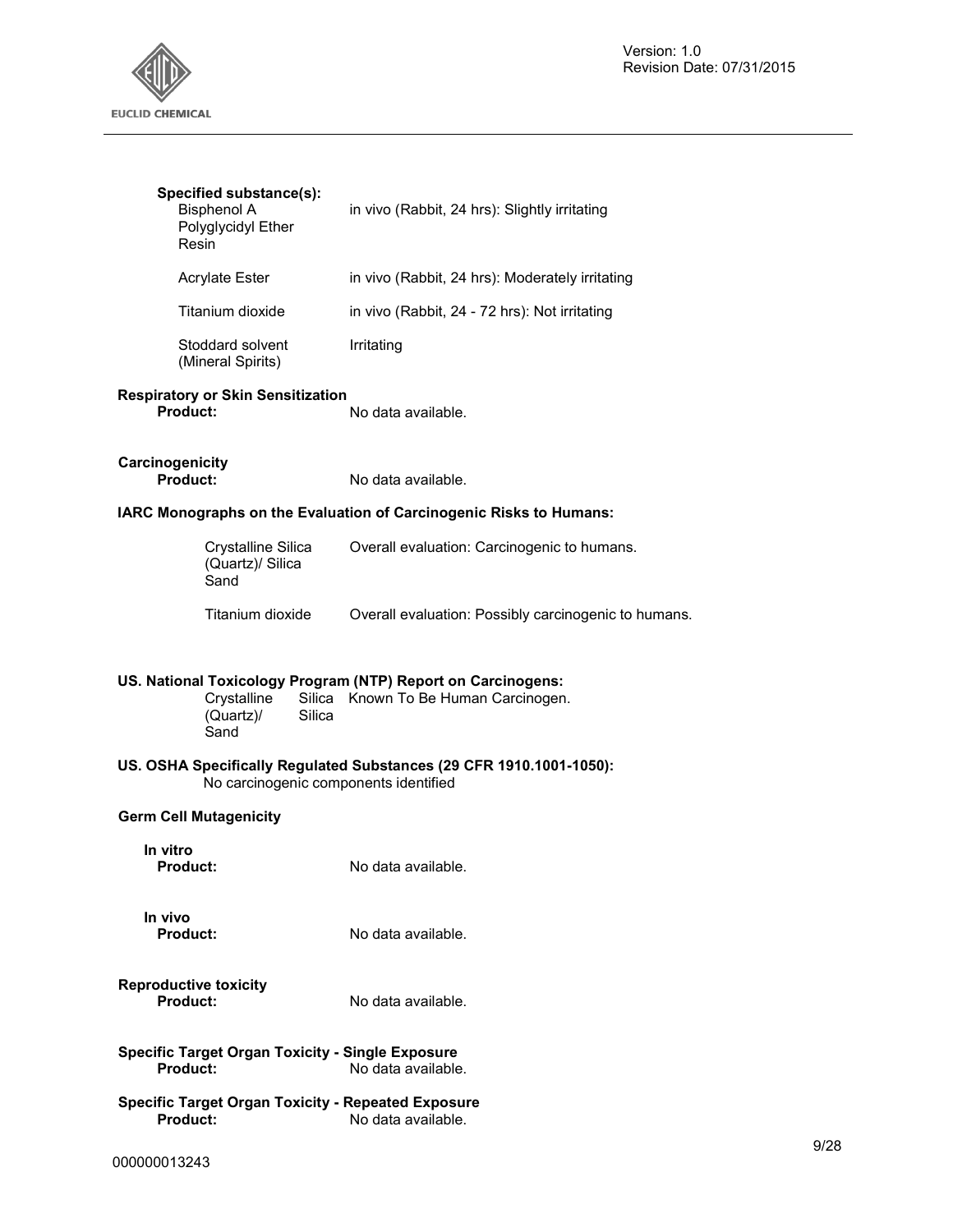

| <b>Aspiration Hazard</b><br>Product:                                                        | No data available.                                                              |  |
|---------------------------------------------------------------------------------------------|---------------------------------------------------------------------------------|--|
| Other effects:                                                                              | No data available.                                                              |  |
| 12. Ecological information                                                                  |                                                                                 |  |
| <b>Ecotoxicity:</b>                                                                         |                                                                                 |  |
| Acute hazards to the aquatic environment:                                                   |                                                                                 |  |
| <b>Fish</b><br><b>Product:</b>                                                              | No data available.                                                              |  |
| Specified substance(s):<br>Titanium dioxide                                                 | LC 50 (Mummichog (Fundulus heteroclitus), 96 h): > 1,000 mg/l Mortality         |  |
| <b>Aquatic Invertebrates</b><br>Product:                                                    | No data available.                                                              |  |
| Specified substance(s):<br>Titanium dioxide                                                 | EC 50 (Water flea (Daphnia magna), 48 h): > 1,000 mg/l Intoxication             |  |
| Chronic hazards to the aquatic environment:                                                 |                                                                                 |  |
| <b>Fish</b><br><b>Product:</b>                                                              | No data available.                                                              |  |
| Specified substance(s):<br>Titanium dioxide                                                 | LC 0 (Coregonus autumnalis migratorius G., 30 d): 3 mg/l experimental<br>result |  |
| <b>Aquatic Invertebrates</b><br><b>Product:</b>                                             | No data available.                                                              |  |
| <b>Toxicity to Aquatic Plants</b><br><b>Product:</b>                                        | No data available.                                                              |  |
| <b>Persistence and Degradability</b>                                                        |                                                                                 |  |
| <b>Biodegradation</b><br><b>Product:</b>                                                    | No data available.                                                              |  |
| <b>BOD/COD Ratio</b><br>Product:                                                            | No data available.                                                              |  |
| <b>Bioaccumulative Potential</b><br><b>Bioconcentration Factor (BCF)</b><br><b>Product:</b> | No data available.<br>10/20                                                     |  |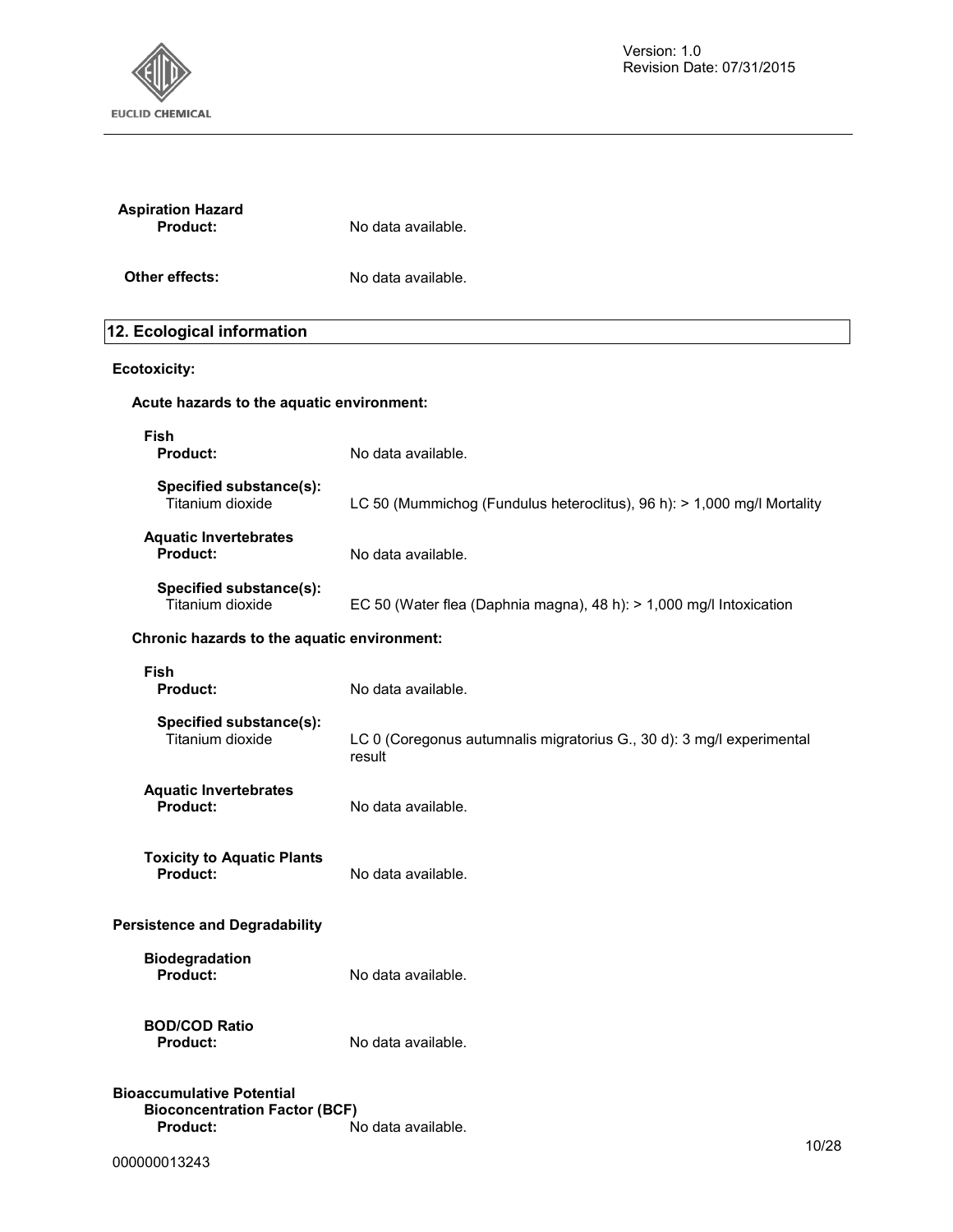

| Partition Coefficient n-octanol / water (log Kow)<br><b>Product:</b> | No data available.                                                                                                                                                            |
|----------------------------------------------------------------------|-------------------------------------------------------------------------------------------------------------------------------------------------------------------------------|
| Specified substance(s):<br>Stoddard solvent (Mineral<br>Spirits)     | Log Kow: 3.16 - 7.15                                                                                                                                                          |
| <b>Mobility in Soil:</b>                                             | No data available.                                                                                                                                                            |
| <b>Other Adverse Effects:</b>                                        | No data available.                                                                                                                                                            |
| 13. Disposal considerations                                          |                                                                                                                                                                               |
| <b>Disposal instructions:</b>                                        | Dispose of waste at an appropriate treatment and disposal facility in<br>accordance with applicable laws and regulations, and product<br>characteristics at time of disposal. |
| <b>Contaminated Packaging:</b>                                       | No data available.                                                                                                                                                            |
| 14. Transport information                                            |                                                                                                                                                                               |
| TDG:                                                                 |                                                                                                                                                                               |
| Not Regulated                                                        |                                                                                                                                                                               |
| CFR / DOT:                                                           |                                                                                                                                                                               |
| Not Regulated                                                        |                                                                                                                                                                               |
|                                                                      |                                                                                                                                                                               |

#### **IMDG:**

Not Regulated

#### **15. Regulatory information**

#### **US Federal Regulations**

**TSCA Section 12(b) Export Notification (40 CFR 707, Subpt. D)**  None present or none present in regulated quantities.

#### **US. OSHA Specifically Regulated Substances (29 CFR 1910.1001-1050)**  None present or none present in regulated quantities.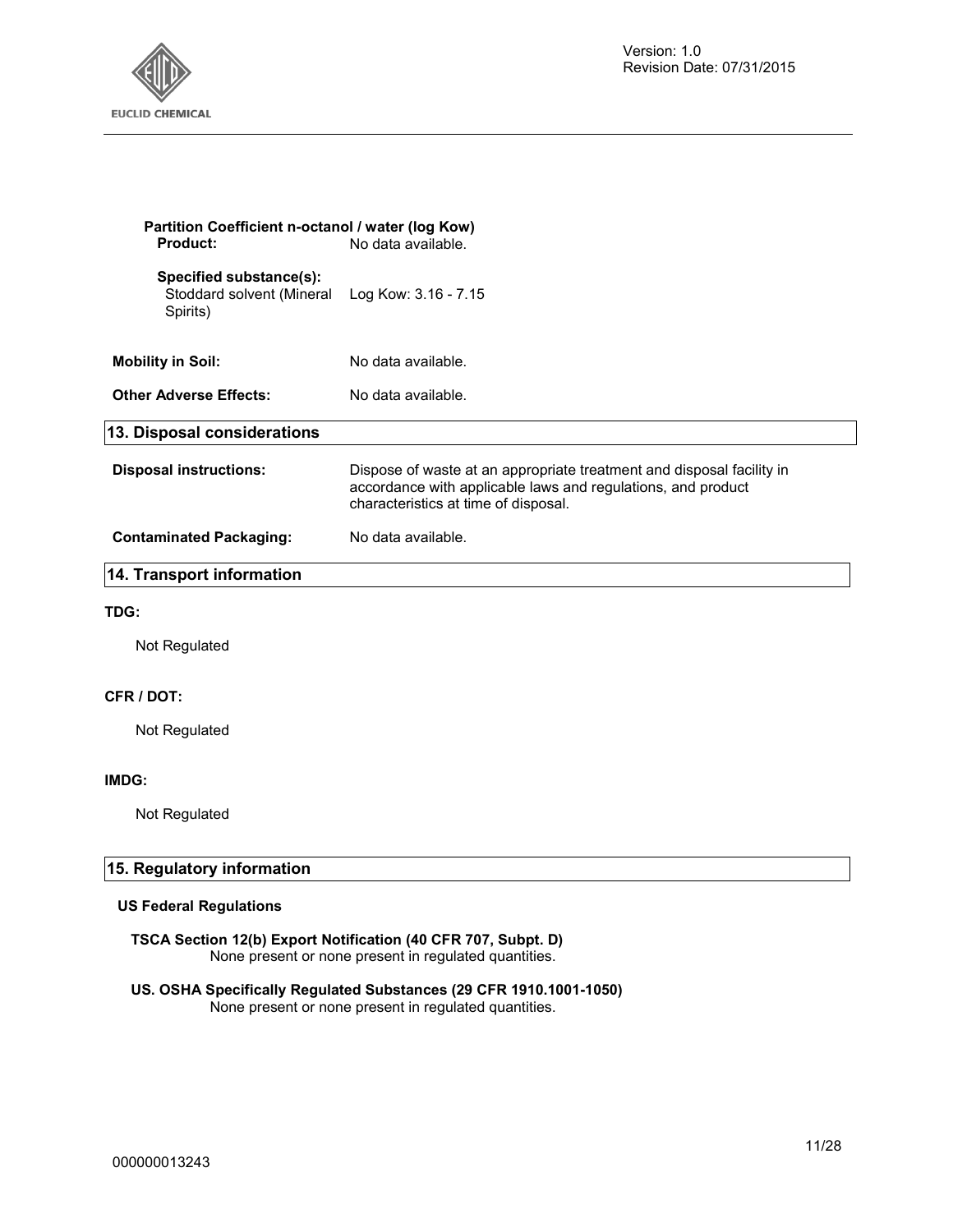

#### **CERCLA Hazardous Substance List (40 CFR 302.4):**

#### **Chemical Identity Reportable quantity**

| 5000 lbs.                     |
|-------------------------------|
| Hydroquinone (HQ)<br>100 lbs. |
| 5000 lbs.                     |
|                               |

#### **Superfund Amendments and Reauthorization Act of 1986 (SARA)**

#### **Hazard categories**

Immediate (Acute) Health Hazards Delayed (Chronic) Health Hazard

#### **SARA 302 Extremely Hazardous Substance**

|                          | Reportable |                                    |
|--------------------------|------------|------------------------------------|
| <b>Chemical Identity</b> | quantity   | <b>Threshold Planning Quantity</b> |
| Hydroquinone (HQ)        | 100 lbs.   | - -- -                             |

#### **SARA 304 Emergency Release Notification**

| <b>Chemical Identity</b> | Reportable quantity |
|--------------------------|---------------------|
| Methanol                 | 5000 lbs.           |
| Copper phthalocyanine    |                     |
| Hydroquinone (HQ)        | $100$ lbs.          |
| Butyl acetate            | 5000 lbs.           |
|                          |                     |

#### **SARA 311/312 Hazardous Chemical**

| <b>Chemical Identity</b>        | <b>Threshold Planning Quantity</b> |
|---------------------------------|------------------------------------|
| Hydroguinone (HQ)               | 500lbs                             |
| <b>Bisphenol A Polyglycidyl</b> | 500 lbs                            |
| <b>Ether Resin</b>              |                                    |
| <b>Acrylate Ester</b>           | 500 lbs                            |
| Crystalline Silica (Quartz)/    | 500 lbs                            |
| Silica Sand                     |                                    |
| Titanium dioxide                | 500 lbs                            |
| Stoddard solvent (Mineral       | 500 lbs                            |
| Spirits)                        |                                    |
|                                 |                                    |

#### **SARA 313 (TRI Reporting)**

None present or none present in regulated quantities.

#### **Clean Water Act Section 311 Hazardous Substances (40 CFR 117.3)**

None present or none present in regulated quantities.

#### **Clean Air Act (CAA) Section 112(r) Accidental Release Prevention (40 CFR 68.130):**

None present or none present in regulated quantities.

#### **US State Regulations**

#### **US. California Proposition 65**

This product contains chemical(s) known to the State of California to cause cancer and/or to cause birth defects or other reproductive harm.

#### **US. New Jersey Worker and Community Right-to-Know Act**

#### **Chemical Identity**

Crystalline Silica (Quartz)/ Silica Sand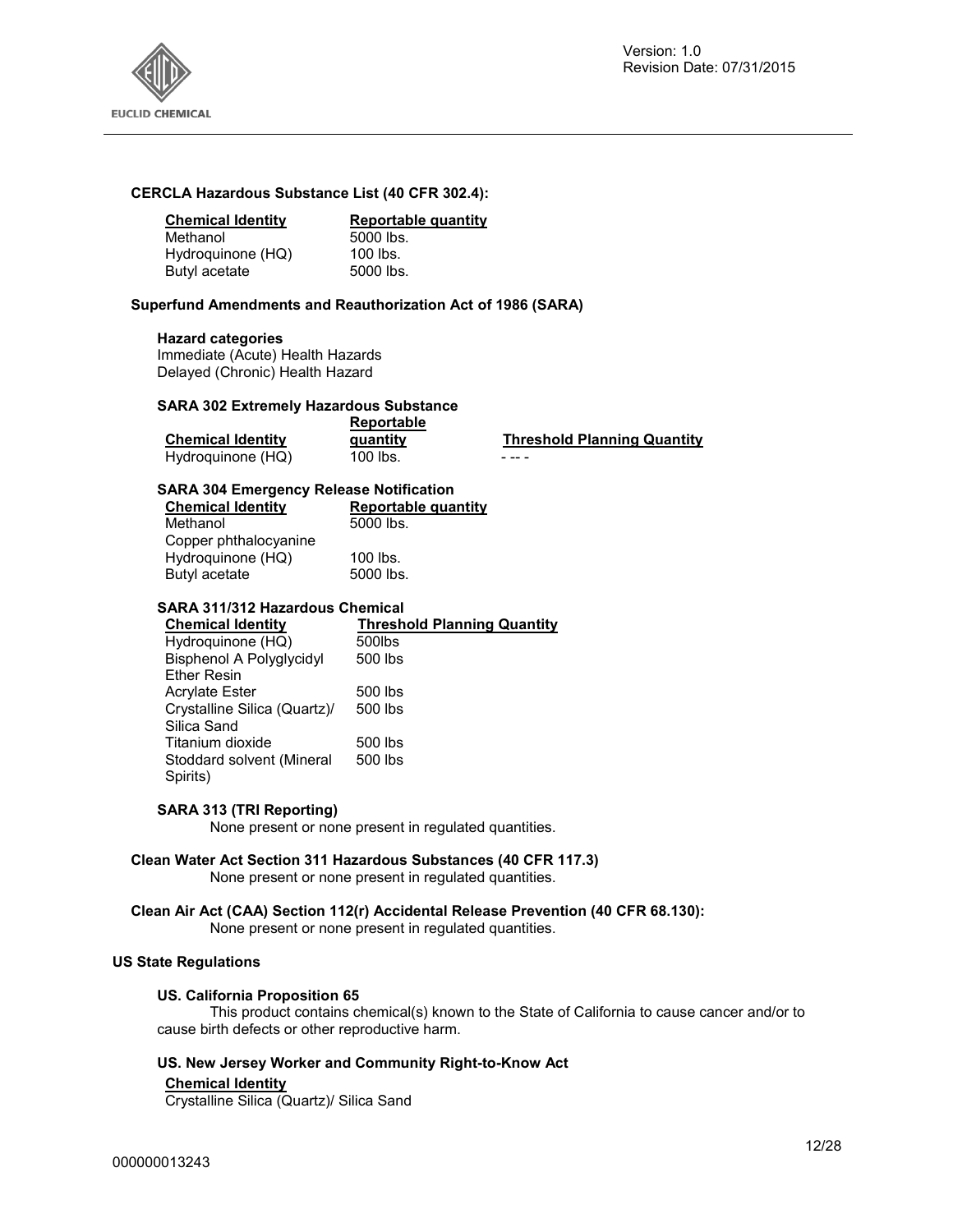

#### **US. Massachusetts RTK - Substance List**

**Chemical Identity**

Crystalline Silica (Quartz)/ Silica Sand Hydroquinone (HQ)

#### **US. Pennsylvania RTK - Hazardous Substances**

**Chemical Identity** Crystalline Silica (Quartz)/ Silica Sand

**US. Rhode Island RTK**  No ingredient regulated by RI Right-to-Know Law present.

#### **Other Regulations:**

**When appropriately mixed with the other part, product has a VOC less water and exempt solvent of:** 

0 g/l

#### **Inventory Status:**

| Australia AICS:                          | One or more components in this product are<br>not listed on or exempt from the Inventory.  |
|------------------------------------------|--------------------------------------------------------------------------------------------|
| Canada DSL Inventory List:               | All components in this product are listed on or<br>exempt from the Inventory.              |
| EINECS, ELINCS or NLP:                   | One or more components in this product are<br>not listed on or exempt from the Inventory.  |
| Japan (ENCS) List:                       | One or more components in this product are<br>not listed on or exempt from the Inventory.  |
| China Inv. Existing Chemical Substances: | One or more components in this product are.<br>not listed on or exempt from the Inventory. |
| Korea Existing Chemicals Inv. (KECI):    | One or more components in this product are<br>not listed on or exempt from the Inventory.  |
| Canada NDSL Inventory:                   | One or more components in this product are<br>not listed on or exempt from the Inventory.  |
| Philippines PICCS:                       | One or more components in this product are<br>not listed on or exempt from the Inventory.  |
| US TSCA Inventory:                       | One or more components in this product are<br>not listed on or exempt from the Inventory.  |
| New Zealand Inventory of Chemicals:      | One or more components in this product are<br>not listed on or exempt from the Inventory.  |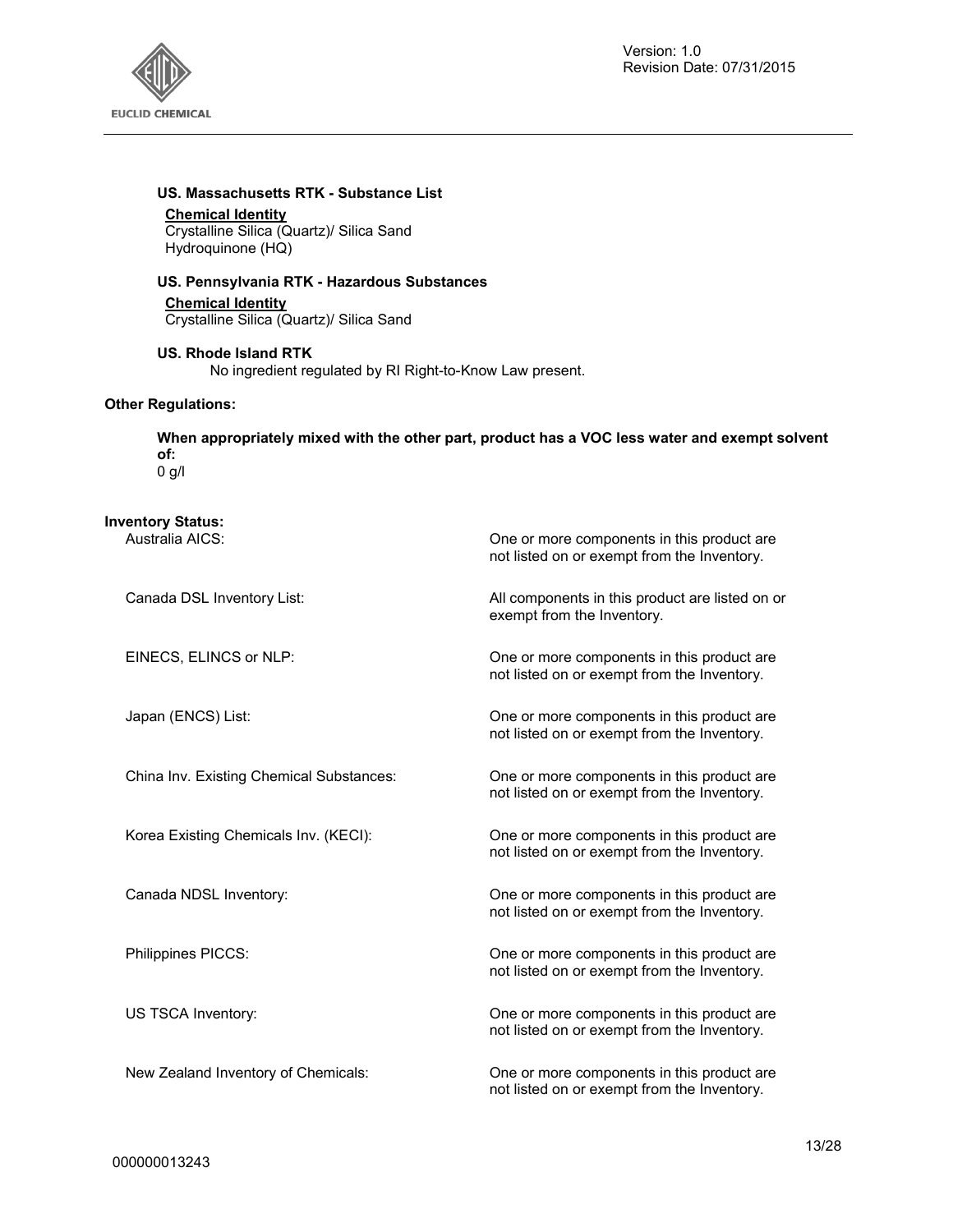

Version: 1.0 Revision Date: 07/31/2015

Japan ISHL Listing: One or more components in this product are not listed on or exempt from the Inventory.

Japan Pharmacopoeia Listing: One or more components in this product are not listed on or exempt from the Inventory.

## **16.Other information, including date of preparation or last revision**

| <b>Revision Date:</b>       | 07/31/2015                                                                                                                                                                                                                                                                                                 |
|-----------------------------|------------------------------------------------------------------------------------------------------------------------------------------------------------------------------------------------------------------------------------------------------------------------------------------------------------|
| <b>Version #:</b>           | 1.0                                                                                                                                                                                                                                                                                                        |
| <b>Further Information:</b> | No data available.                                                                                                                                                                                                                                                                                         |
| Disclaimer:                 | For Industrial Use Only. Keep out of Reach of Children. The hazard<br>information herein is offered solely for the consideration of the user, subject<br>to their own investigation of compliance with applicable regulations, including<br>the safe use of the product under every foreseeable condition. |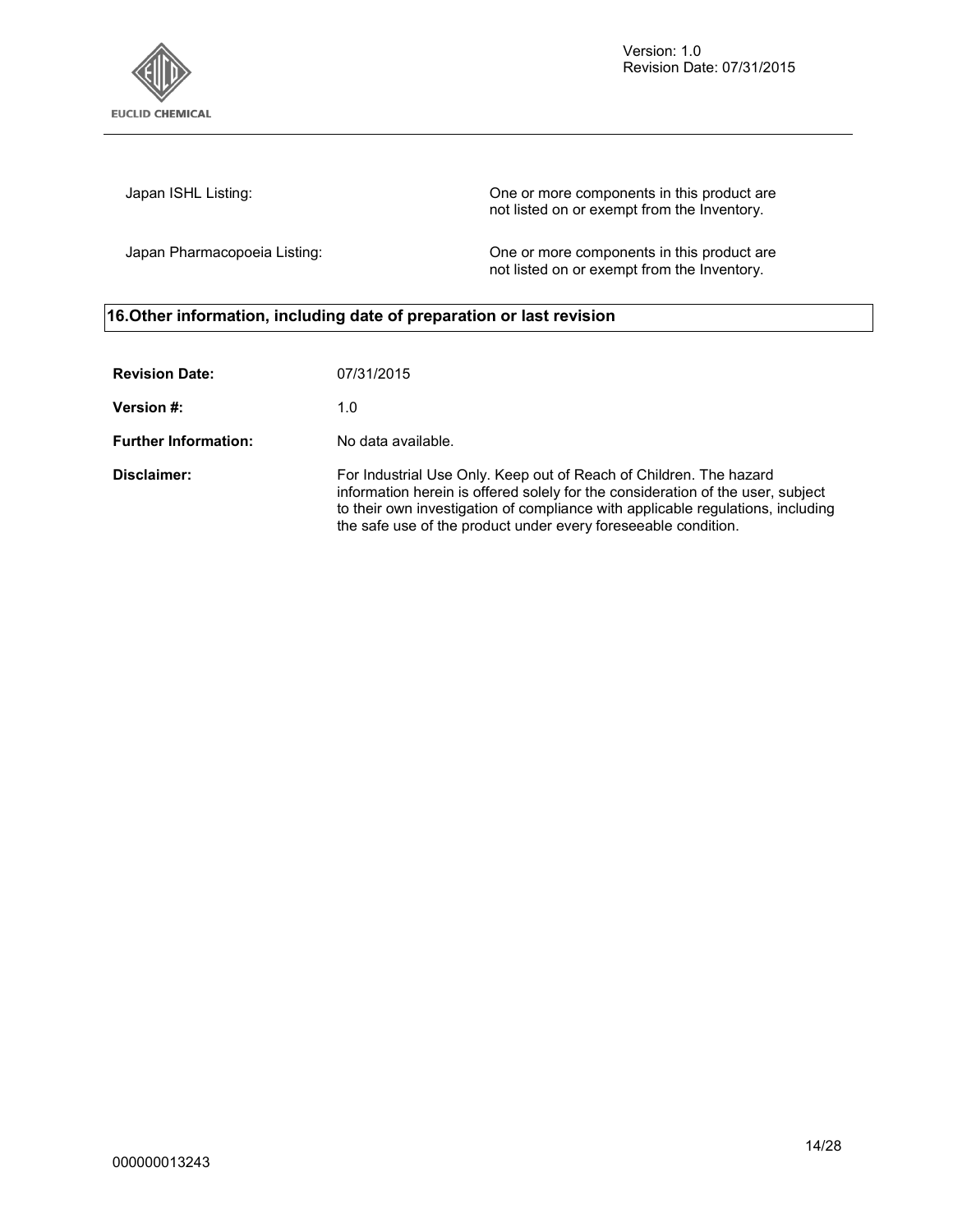

Version: 1.0 Revision Date: 07/31/2015

# **SAFETY DATA SHEET**

#### **1. Identification**

**Product identifier:** DURAL FAST SET EPOXY GEL 1:1 PART B **Product Code:** TD5323122NC

#### **Recommended use and restriction on use**

**Recommended use:** Curative **Restrictions on use:** Not known.

#### **Manufacturer/Importer/Supplier/Distributor Information**

EUCLID CHEMICAL COMPANY 19218 REDWOOD ROAD CLEVELAND OH 44110 US

## **Contact person:** EH&S Department<br> **Telephone:** 216-531-9222 **Telephone:** 216-531-9222

**Emergency telephone number:** 1-800-424-9300 (US); 1-613-996-6666 (Canada)

#### **2. Hazard(s) identification**

#### **Hazard Classification**

#### **Health Hazards**

| Acute toxicity (Oral)                         | Category 4  |
|-----------------------------------------------|-------------|
| <b>Skin Corrosion/Irritation</b>              | Category 1A |
| Serious Eye Damage/Eye Irritation             | Category 1  |
| Skin sensitizer                               | Category 1  |
| Germ Cell Mutagenicity                        | Category 1B |
| Carcinogenicity                               | Category 1A |
| Toxic to reproduction                         | Category 2  |
| Acute toxicity, oral                          | 27.22 %     |
| Acute toxicity, dermal                        | 51.9 %      |
| Acute toxicity, inhalation, vapor             | 100 %       |
| Acute toxicity, inhalation, dust or mist      | 98.2 %      |
| <b>Environmental Hazards</b>                  |             |
| Acute hazards to the aquatic<br>environment   | Category 2  |
|                                               |             |
| Acute hazards to the aquatic<br>environment   | 64.11 %     |
| Chronic hazards to the aguatic<br>environment | 100 %       |

#### **Label Elements**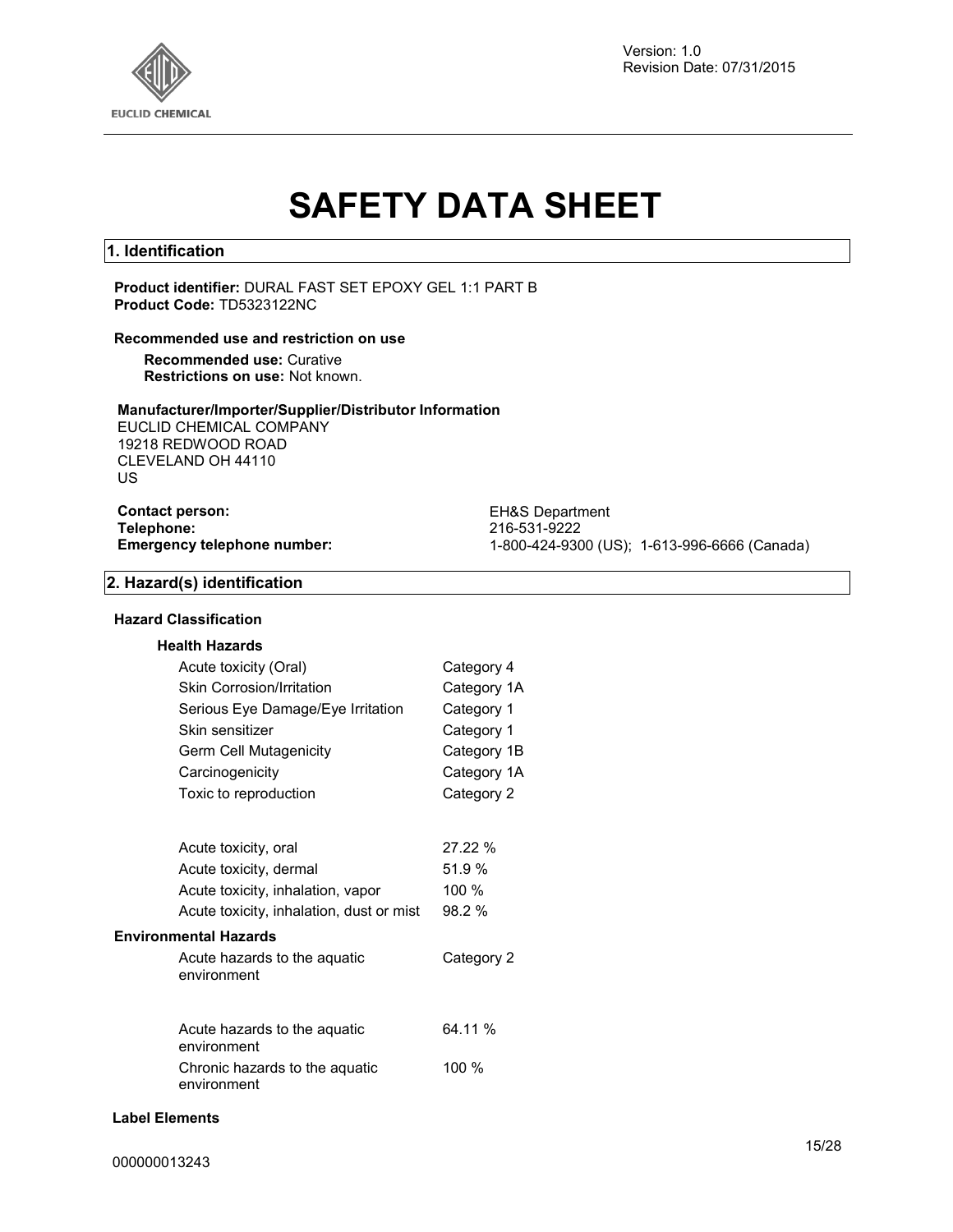

**Hazard Symbol:**

| <b>Signal Word:</b>                                         | Danger                                                                                                                                                                                                                                                                                                                                                                                                                                                                                                                                                                                                                              |
|-------------------------------------------------------------|-------------------------------------------------------------------------------------------------------------------------------------------------------------------------------------------------------------------------------------------------------------------------------------------------------------------------------------------------------------------------------------------------------------------------------------------------------------------------------------------------------------------------------------------------------------------------------------------------------------------------------------|
| <b>Hazard Statement:</b>                                    | Harmful if swallowed.<br>Causes severe skin burns and eye damage.<br>May cause an allergic skin reaction.<br>May cause genetic defects.<br>May cause cancer.<br>Suspected of damaging fertility or the unborn child.<br>Toxic to aquatic life.                                                                                                                                                                                                                                                                                                                                                                                      |
| Precautionary<br><b>Statement</b>                           |                                                                                                                                                                                                                                                                                                                                                                                                                                                                                                                                                                                                                                     |
| <b>Prevention:</b>                                          | Wash thoroughly after handling. Do not eat, drink or smoke when using this<br>product. Do not breathe dust or mists. Wear protective gloves/protective<br>clothing/eye protection/face protection. Contaminated work clothing must<br>not be allowed out of the workplace. Obtain special instructions before use.<br>Do not handle until all safety precautions have been read and understood.<br>Use personal protective equipment as required.                                                                                                                                                                                   |
| <b>Response:</b>                                            | IF INHALED: Remove person to fresh air and keep comfortable for<br>breathing. If in eyes: Rinse cautiously with water for several minutes.<br>Remove contact lenses, if present and easy to do. Continue rinsing. IF ON<br>SKIN (or hair): Take off immediately all contaminated clothing. Rinse skin<br>with water/shower. If skin irritation or rash occurs: Get medical<br>advice/attention. IF SWALLOWED: Call a POISON CENTER/doctor/ if you<br>feel unwell. Rinse mouth. Do NOT induce vomiting. Immediately call a<br>POISON CENTER/doctor. Specific treatment (see this label). Wash<br>contaminated clothing before reuse. |
| Storage:                                                    | Store locked up.                                                                                                                                                                                                                                                                                                                                                                                                                                                                                                                                                                                                                    |
| Disposal:                                                   | Dispose of contents/container to an appropriate treatment and disposal<br>facility in accordance with applicable laws and regulations, and product<br>characteristics at time of disposal.                                                                                                                                                                                                                                                                                                                                                                                                                                          |
| Other hazards which do not<br>result in GHS classification: | None.                                                                                                                                                                                                                                                                                                                                                                                                                                                                                                                                                                                                                               |

## **3. Composition/information on ingredients**

**Mixtures**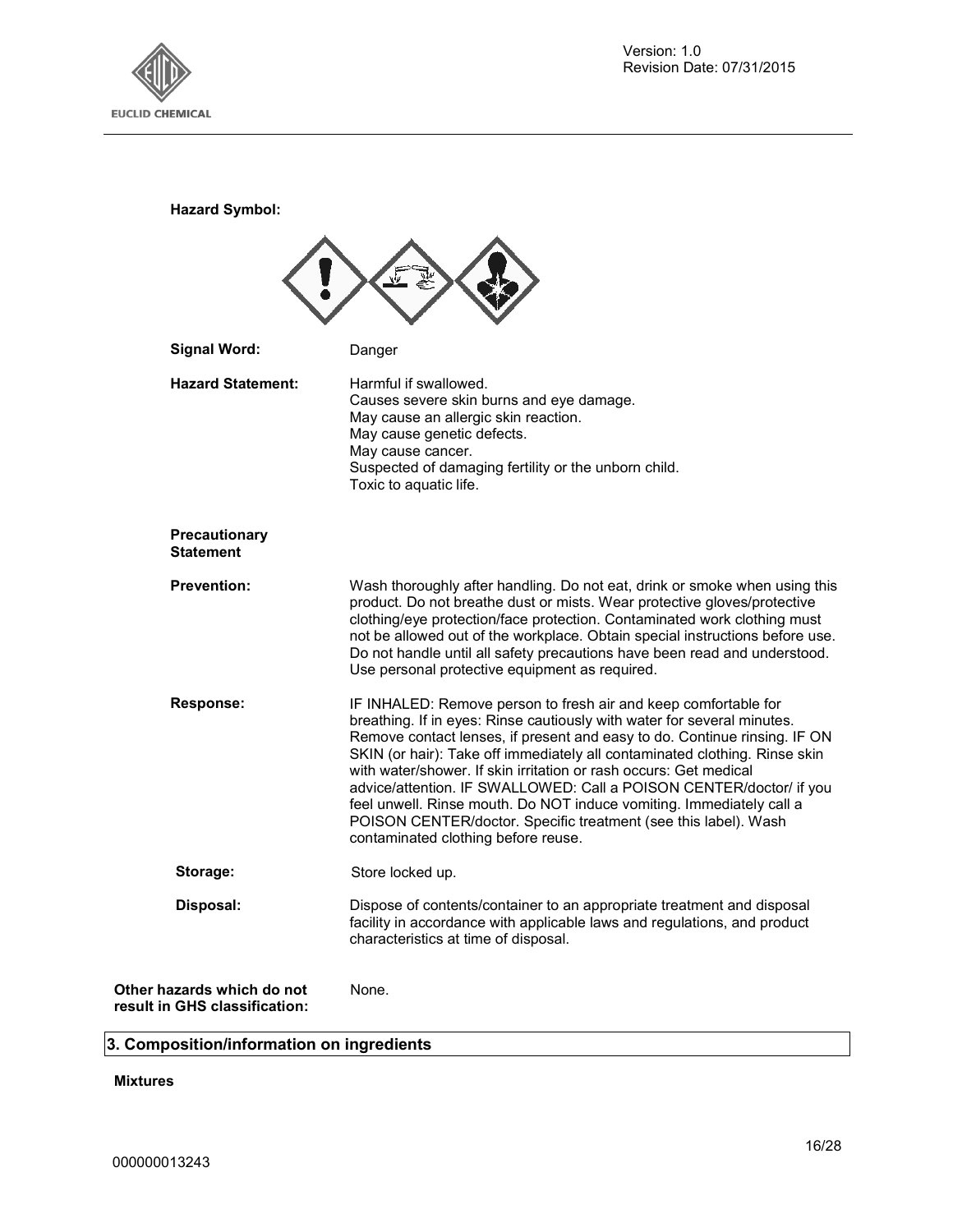

| <b>Chemical Identity</b>                    | <b>CAS number</b> | Content in percent (%)* |
|---------------------------------------------|-------------------|-------------------------|
| $1.3 -$<br>Cyclohexanedimethanamine         | 2579-20-6         | $15 - 40%$              |
| 4-Nonylphenol                               | 84852-15-3        | $15 - 40%$              |
| <b>Bisphenol A</b>                          | 80-05-7           | $15 - 40%$              |
| Crystalline Silica (Quartz)/<br>Silica Sand | 14808-60-7        | $15 - 40%$              |
| Tris(dimethylaminomethyl)phe<br>nol         | $90 - 72 - 2$     | $1 - 5%$                |
| Benzyl alcohol                              | 100-51-6          | $1 - 5%$                |
| 1,2-Cyclohexanediamine                      | 694-83-7          | $1 - 5%$                |
| Stoddard solvent (Mineral<br>Spirits)       | 8052-41-3         | $0.1 - 1\%$             |

\* All concentrations are percent by weight unless ingredient is a gas. Gas concentrations are in percent by volume.

| 4. First-aid measures                              |                                                                                                                                                                                                                                                                                                  |
|----------------------------------------------------|--------------------------------------------------------------------------------------------------------------------------------------------------------------------------------------------------------------------------------------------------------------------------------------------------|
| Ingestion:                                         | Rinse mouth. Call a physician or poison control center immediately. Never<br>give liquid to an unconscious person. Do not induce vomiting without advice<br>from poison control center.                                                                                                          |
| Inhalation:                                        | Call a physician or poison control center immediately. If breathing stops,<br>provide artificial respiration. Move to fresh air. If breathing is difficult, give<br>oxygen.                                                                                                                      |
| <b>Skin Contact:</b>                               | Call a physician or poison control center immediately. Destroy or thoroughly<br>clean contaminated shoes. Immediately remove contaminated clothing and<br>shoes and wash skin with soap and plenty of water. If skin irritation or an<br>allergic skin reaction develops, get medical attention. |
| Eye contact:                                       | Immediately flush with plenty of water for at least 15 minutes. If easy to do,<br>remove contact lenses. Call a physician or poison control center<br>immediately.                                                                                                                               |
| Most important symptoms/effects, acute and delayed |                                                                                                                                                                                                                                                                                                  |
| Symptoms:                                          | Prolonged or repeated contact with skin may cause redness, itching,<br>irritation and eczema/chapping. Extreme irritation of eyes and mucous<br>membranes, including burning and tearing.                                                                                                        |
|                                                    | Indication of immediate medical attention and special treatment needed                                                                                                                                                                                                                           |
| Treatment:                                         | Symptoms may be delayed.                                                                                                                                                                                                                                                                         |
| 5. Fire-fighting measures                          |                                                                                                                                                                                                                                                                                                  |
| <b>General Fire Hazards:</b>                       | No unusual fire or explosion hazards noted.                                                                                                                                                                                                                                                      |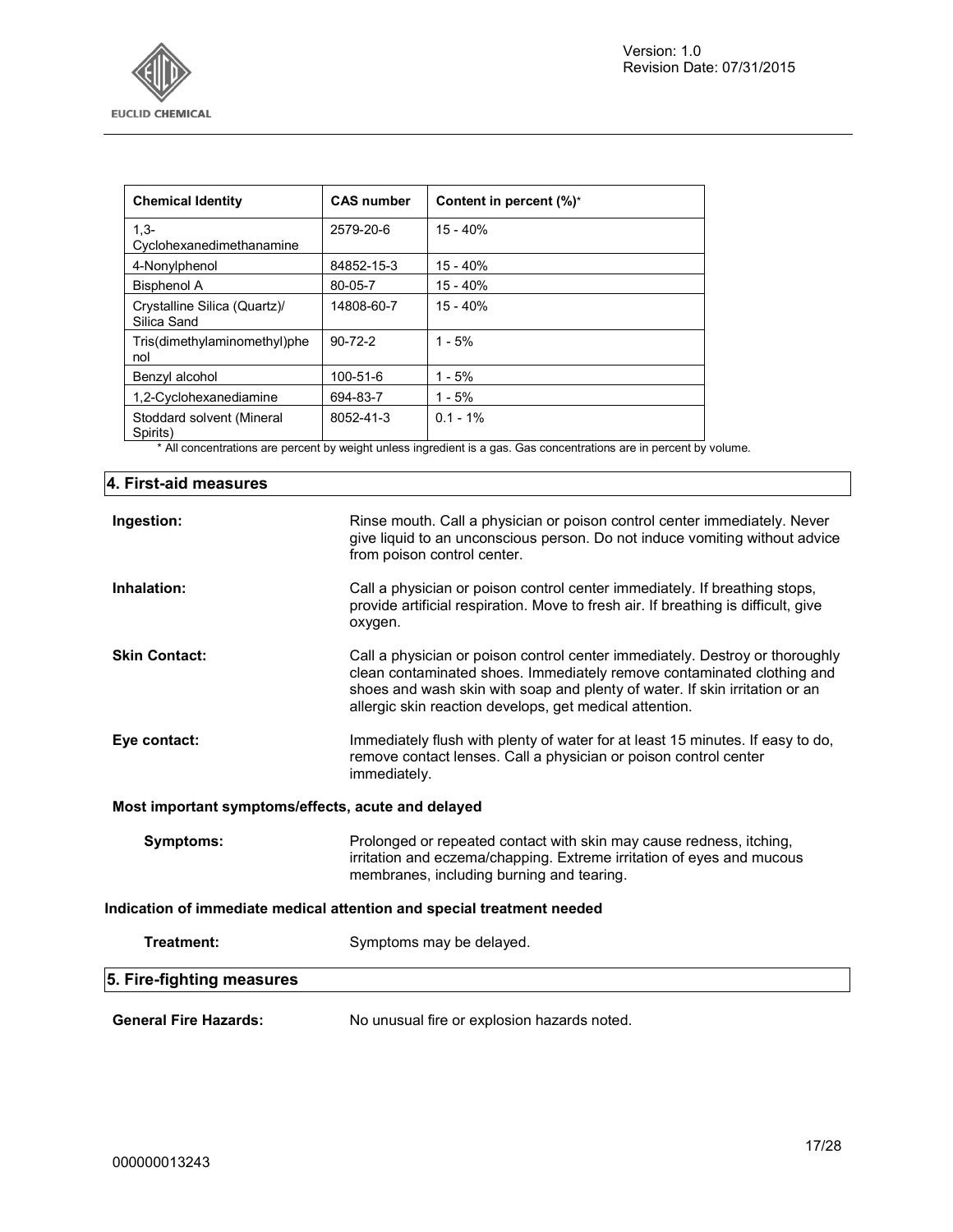

## **Suitable (and unsuitable) extinguishing media**

| Suitable extinguishing<br>media:                                           | Use fire-extinguishing media appropriate for surrounding materials.                                                                                                                                                                                                                                                                                                                                                                                                                   |
|----------------------------------------------------------------------------|---------------------------------------------------------------------------------------------------------------------------------------------------------------------------------------------------------------------------------------------------------------------------------------------------------------------------------------------------------------------------------------------------------------------------------------------------------------------------------------|
| Unsuitable extinguishing<br>media:                                         | Do not use water jet as an extinguisher, as this will spread the fire.                                                                                                                                                                                                                                                                                                                                                                                                                |
| Specific hazards arising from<br>the chemical:                             | During fire, gases hazardous to health may be formed.                                                                                                                                                                                                                                                                                                                                                                                                                                 |
| Special protective equipment and precautions for firefighters              |                                                                                                                                                                                                                                                                                                                                                                                                                                                                                       |
| <b>Special fire fighting</b><br>procedures:                                | No data available.                                                                                                                                                                                                                                                                                                                                                                                                                                                                    |
| Special protective equipment<br>for fire-fighters:                         | Self-contained breathing apparatus and full protective clothing must be<br>worn in case of fire.                                                                                                                                                                                                                                                                                                                                                                                      |
| 6. Accidental release measures                                             |                                                                                                                                                                                                                                                                                                                                                                                                                                                                                       |
| Personal precautions,<br>protective equipment and<br>emergency procedures: | See Section 8 of the SDS for Personal Protective Equipment. Do not touch<br>damaged containers or spilled material unless wearing appropriate<br>protective clothing. Keep unauthorized personnel away.                                                                                                                                                                                                                                                                               |
| <b>Methods and material for</b><br>containment and cleaning<br>up:         | Dam and absorb spillages with sand, earth or other non-combustible<br>material. Collect spillage in containers, seal securely and deliver for<br>disposal according to local regulations.                                                                                                                                                                                                                                                                                             |
| <b>Notification Procedures:</b>                                            | In the event of a spill or accidental release, notify relevant authorities in<br>accordance with all applicable regulations.                                                                                                                                                                                                                                                                                                                                                          |
| <b>Environmental Precautions:</b>                                          | Do not contaminate water sources or sewer. Prevent further leakage or<br>spillage if safe to do so. Avoid release to the environment.                                                                                                                                                                                                                                                                                                                                                 |
| 7. Handling and storage                                                    |                                                                                                                                                                                                                                                                                                                                                                                                                                                                                       |
| Precautions for safe handling:                                             | Do not taste or swallow. Wash hands thoroughly after handling. Do not<br>handle until all safety precautions have been read and understood. Obtain<br>special instructions before use. Use personal protective equipment as<br>required. Do not get in eyes. Do not get in eyes, on skin, on clothing. Avoid<br>contact with eyes, skin, and clothing. Provide adequate ventilation. Wear<br>appropriate personal protective equipment. Observe good industrial<br>hygiene practices. |
| Conditions for safe storage,<br>including any<br>incompatibilities:        | Store locked up.                                                                                                                                                                                                                                                                                                                                                                                                                                                                      |

## **8. Exposure controls/personal protection**

#### **Control Parameters**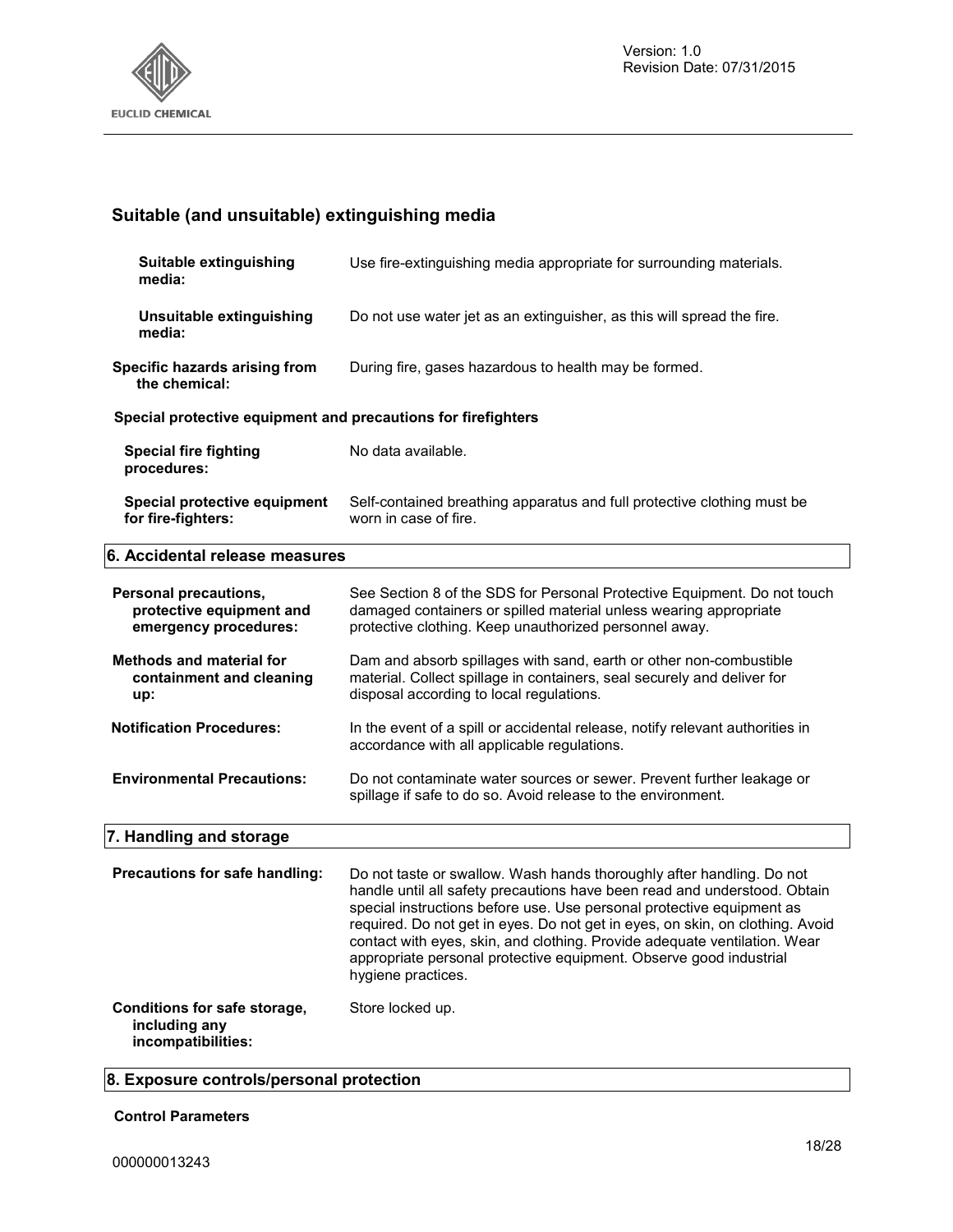

#### **Occupational Exposure Limits**

| <b>Chemical Identity</b>                                                     | type       | <b>Exposure Limit Values</b> |                                                             | <b>Source</b>                                                                     |
|------------------------------------------------------------------------------|------------|------------------------------|-------------------------------------------------------------|-----------------------------------------------------------------------------------|
| <b>Crystalline Silica</b><br>(Quartz)/ Silica Sand -<br>Respirable fraction. | TWA        |                              | 0.025<br>mq/m3                                              | US. ACGIH Threshold Limit Values<br>(2011)                                        |
| Crystalline Silica<br>(Quartz)/ Silica Sand -<br>Respirable.                 | <b>TWA</b> |                              | 2.4<br>millions of<br>particles<br>per cubic<br>foot of air | US. OSHA Table Z-3 (29 CFR)<br>1910.1000) (2000)                                  |
|                                                                              | <b>TWA</b> |                              | $0.1$ mg/m $3$                                              | US. OSHA Table Z-3 (29 CFR)<br>1910.1000) (2000)                                  |
| Crystalline Silica<br>(Quartz)/ Silica Sand -<br>Total dust.                 | <b>TWA</b> |                              | $0.3$ mg/m $3$                                              | US. OSHA Table Z-3 (29 CFR<br>1910.1000) (2000)                                   |
| Stoddard solvent<br>(Mineral Spirits)                                        | TWA        | $100$ ppm                    |                                                             | US. ACGIH Threshold Limit Values<br>(2011)                                        |
|                                                                              | <b>PEL</b> | 500 ppm                      | 2,900<br>mq/m3                                              | US. OSHA Table Z-1 Limits for Air<br>Contaminants (29 CFR 1910.1000)<br>(02 2006) |

| <b>Chemical name</b>                                                  | type         | <b>Exposure Limit Values</b> | <b>Source</b>                                                                                                                                                             |
|-----------------------------------------------------------------------|--------------|------------------------------|---------------------------------------------------------------------------------------------------------------------------------------------------------------------------|
| Crystalline Silica<br>(Quartz)/ Silica Sand -<br>Respirable fraction. | <b>TWA</b>   | 0.025<br>mq/m3               | Canada. British Columbia OELs.<br>(Occupational Exposure Limits for<br>Chemical Substances, Occupational<br>Health and Safety Regulation 296/97,<br>as amended) (07 2007) |
| Crystalline Silica<br>(Quartz)/ Silica Sand -<br>Respirable.          | <b>TWAEV</b> | 0.10<br>mq/m3                | Canada. Ontario OELs. (Control of<br>Exposure to Biological or Chemical<br>Agents) (11 2010)                                                                              |
| Crystalline Silica<br>(Quartz)/ Silica Sand -<br>Respirable dust.     | <b>TWA</b>   | $0.1 \text{ mg/m}$ 3         | Canada. Quebec OELs. (Ministry of<br>Labor - Regulation Respecting the<br>Quality of the Work Environment) (12<br>2008)                                                   |

**Appropriate Engineering Controls**  Observe good industrial hygiene practices. Observe occupational exposure limits and minimize the risk of inhalation of vapors and mist. Mechanical ventilation or local exhaust ventilation may be required.

#### **Individual protection measures, such as personal protective equipment**

| <b>General information:</b> | Provide easy access to water supply and eye wash facilities. Good general<br>ventilation (typically 10 air changes per hour) should be used. Ventilation<br>rates should be matched to conditions. If applicable, use process<br>enclosures, local exhaust ventilation, or other engineering controls to<br>maintain airborne levels below recommended exposure limits. If exposure<br>limits have not been established, maintain airborne levels to an acceptable<br>level. |
|-----------------------------|------------------------------------------------------------------------------------------------------------------------------------------------------------------------------------------------------------------------------------------------------------------------------------------------------------------------------------------------------------------------------------------------------------------------------------------------------------------------------|
| Eye/face protection:        | Wear a full-face respirator, if needed. Wear safety glasses with side shields<br>(or goggles) and a face shield.                                                                                                                                                                                                                                                                                                                                                             |
| <b>Skin Protection</b>      |                                                                                                                                                                                                                                                                                                                                                                                                                                                                              |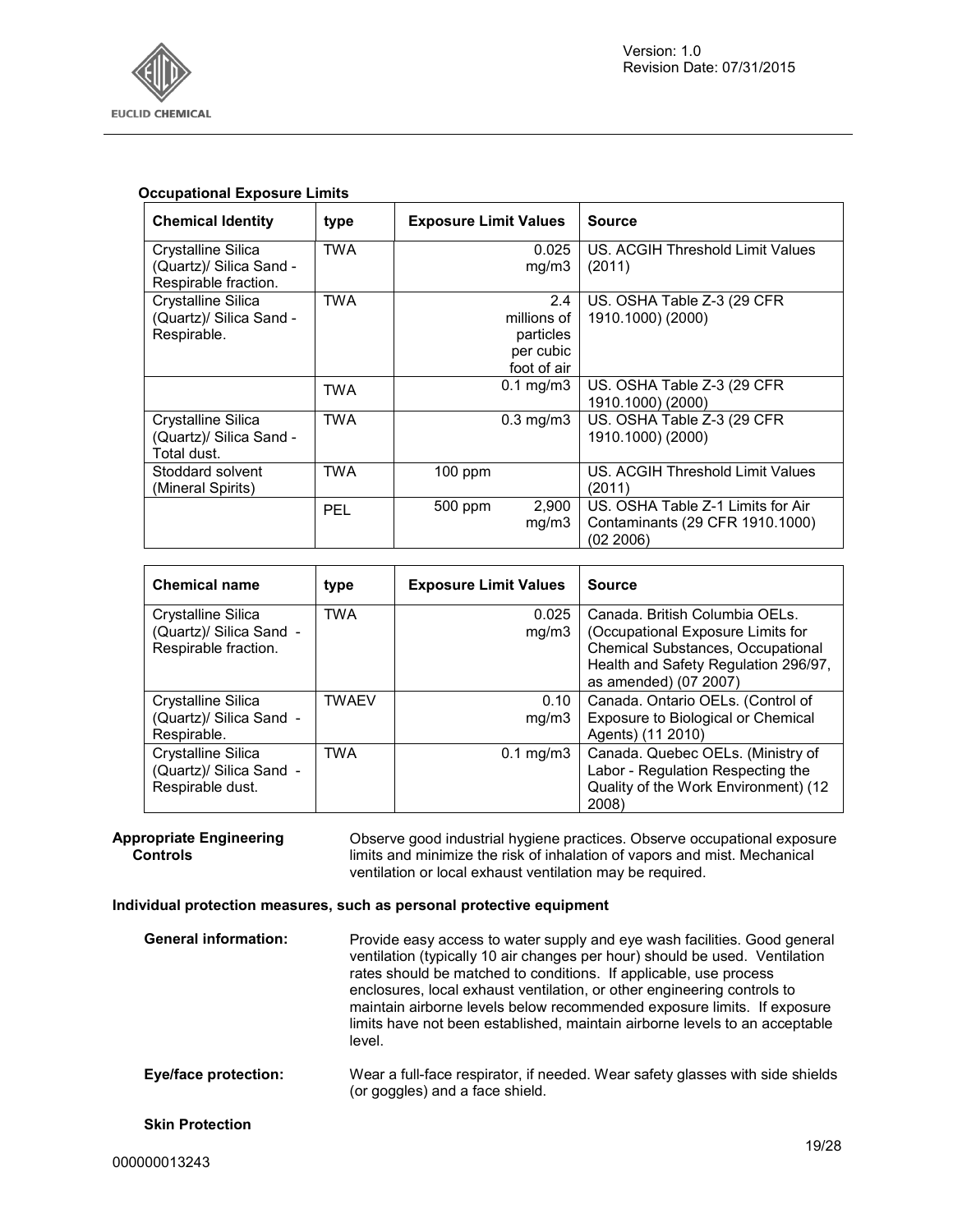

| <b>Hand Protection:</b>        | Use suitable protective gloves if risk of skin contact.                                                                                                                                                                                                                                                                                                                                                                                                                                                                                          |
|--------------------------------|--------------------------------------------------------------------------------------------------------------------------------------------------------------------------------------------------------------------------------------------------------------------------------------------------------------------------------------------------------------------------------------------------------------------------------------------------------------------------------------------------------------------------------------------------|
| Other:                         | Wear suitable protective clothing. Wear chemical-resistant gloves, footwear,<br>and protective clothing appropriate for the risk of exposure. Contact health<br>and safety professional or manufacturer for specific information.                                                                                                                                                                                                                                                                                                                |
| <b>Respiratory Protection:</b> | In case of inadequate ventilation use suitable respirator. Seek advice from<br>local supervisor.                                                                                                                                                                                                                                                                                                                                                                                                                                                 |
| Hygiene measures:              | Observe good industrial hygiene practices. Do not eat, drink or smoke<br>when using the product. Wash hands after handling. Wash hands before<br>breaks and immediately after handling the product. Do not get in eyes. Do<br>not handle until all safety precautions have been read and understood.<br>Obtain special instructions before use. Wash contaminated clothing before<br>reuse. Do not get this material in contact with skin. Contaminated work<br>clothing should not be allowed out of the workplace. Avoid contact with<br>skin. |

## **9. Physical and chemical properties**

#### **Appearance**

| <b>Physical state:</b>                                | liquid                                                                                         |
|-------------------------------------------------------|------------------------------------------------------------------------------------------------|
| Form:                                                 | liquid                                                                                         |
| Color:                                                | Gray                                                                                           |
| Odor:                                                 | Mild pungent                                                                                   |
| Odor threshold:                                       | No data available.                                                                             |
| pH:                                                   | No data available.                                                                             |
| Melting point/freezing point:                         | No data available.                                                                             |
| Initial boiling point and boiling range:              | No data available.                                                                             |
| <b>Flash Point:</b>                                   | > 93 °C > 200 °F (Setaflash Closed Cup)                                                        |
| <b>Evaporation rate:</b>                              | Slower than Ether                                                                              |
| Flammability (solid, gas):                            | No                                                                                             |
| Upper/lower limit on flammability or explosive limits |                                                                                                |
| Flammability limit - upper (%):                       | No data available.                                                                             |
| Flammability limit - lower (%):                       | No data available.                                                                             |
| Explosive limit - upper (%):                          | No data available.                                                                             |
| Explosive limit - lower (%):                          | No data available.                                                                             |
| Vapor pressure:                                       | No data available.                                                                             |
| Vapor density:                                        | Vapors are heavier than air and may travel along the floor and<br>in the bottom of containers. |
| <b>Relative density:</b>                              | 1.20                                                                                           |
| Solubility(ies)                                       |                                                                                                |
| <b>Solubility in water:</b>                           | <b>Practically Insoluble</b>                                                                   |
| Solubility (other):                                   | No data available.                                                                             |
| Partition coefficient (n-octanol/water):              | No data available.                                                                             |
| Auto-ignition temperature:                            | No data available.                                                                             |
| Decomposition temperature:                            | No data available.                                                                             |
| <b>Viscosity:</b>                                     | No data available.                                                                             |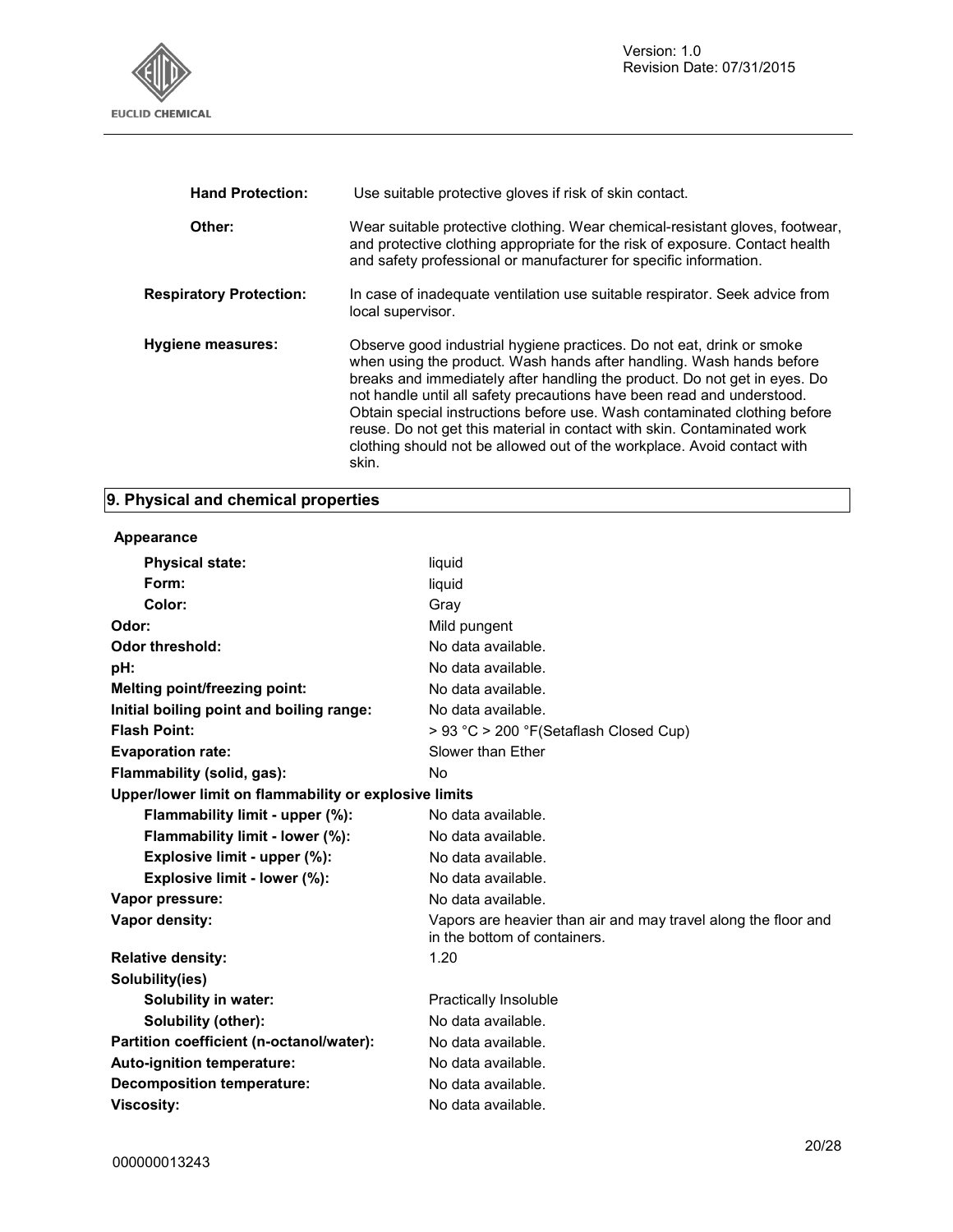

| 10. Stability and reactivity                                |                                                                                                        |
|-------------------------------------------------------------|--------------------------------------------------------------------------------------------------------|
| <b>Reactivity:</b>                                          | No data available.                                                                                     |
| <b>Chemical Stability:</b>                                  | Material is stable under normal conditions.                                                            |
| <b>Possibility of Hazardous</b><br><b>Reactions:</b>        | No data available.                                                                                     |
| <b>Conditions to Avoid:</b>                                 | Avoid heat or contamination.                                                                           |
| <b>Incompatible Materials:</b>                              | Avoid contact with acids.                                                                              |
| <b>Hazardous Decomposition</b><br><b>Products:</b>          | Thermal decomposition or combustion may liberate carbon oxides and<br>other toxic gases or vapors.     |
| 11. Toxicological information                               |                                                                                                        |
| Information on likely routes of exposure<br>Ingestion:      | Harmful if swallowed.                                                                                  |
| Inhalation:                                                 | In high concentrations, vapors, fumes or mists may irritate nose, throat and<br>mucus membranes.       |
| <b>Skin Contact:</b>                                        | May be harmful in contact with skin. Causes severe skin burns. May cause<br>an allergic skin reaction. |
| Eye contact:                                                | Causes serious eye damage.                                                                             |
| Information on toxicological effects                        |                                                                                                        |
| Acute toxicity (list all possible routes of exposure)       |                                                                                                        |
| Oral<br><b>Product:</b>                                     | ATEmix: 1,417.21 mg/kg                                                                                 |
| <b>Dermal</b><br><b>Product:</b>                            | ATEmix: 2,291.07 mg/kg                                                                                 |
| <b>Inhalation</b><br><b>Product:</b>                        | No data available.                                                                                     |
| <b>Repeated dose toxicity</b><br><b>Product:</b>            | No data available.                                                                                     |
| <b>Skin Corrosion/Irritation</b><br>Product:                | No data available.                                                                                     |
| <b>Serious Eye Damage/Eye Irritation</b><br><b>Product:</b> | No data available.                                                                                     |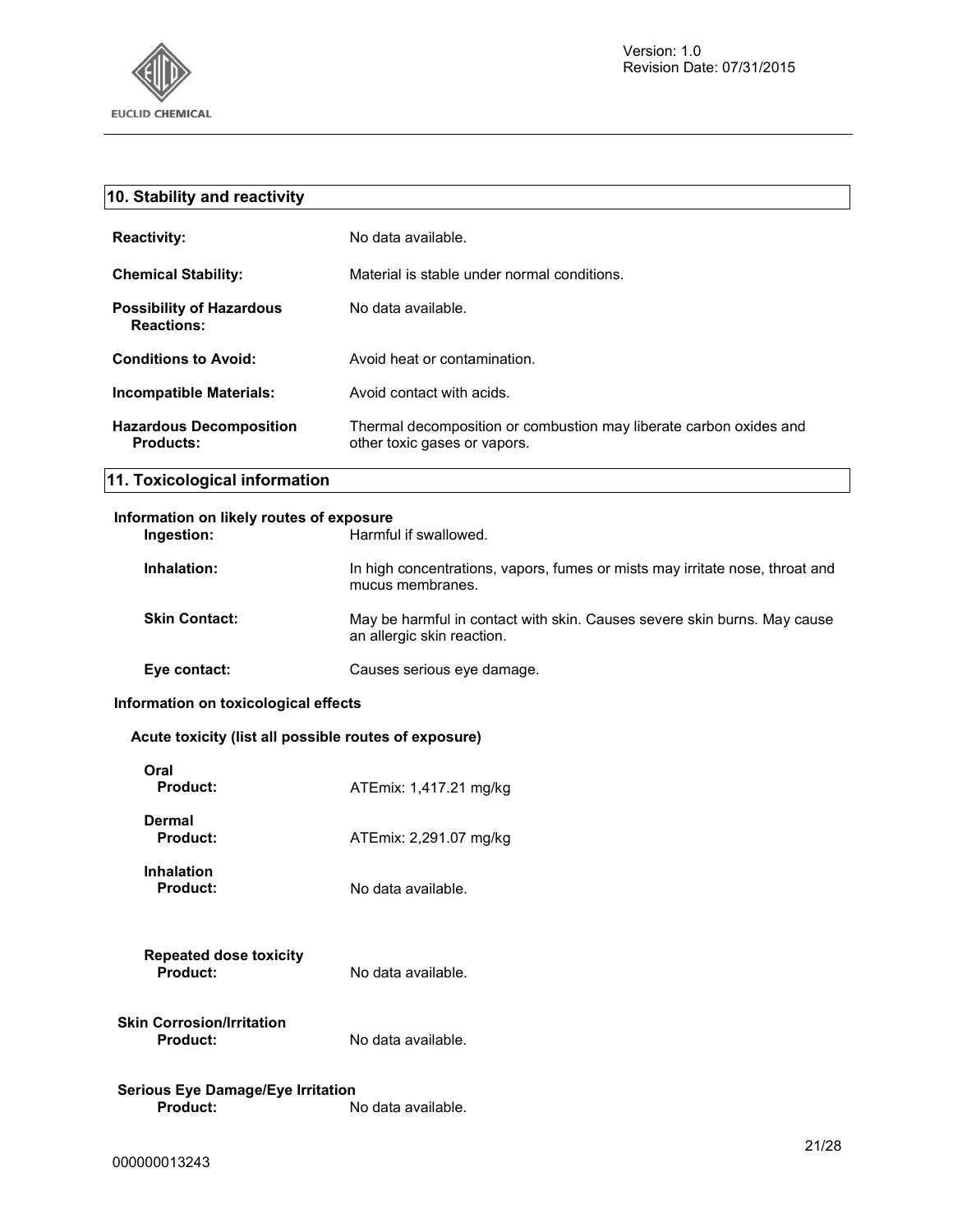

| Specified substance(s):<br>4-Nonylphenol                                                                   | in vivo (Rabbit, 24 - 72 hrs): Corrosive                            |
|------------------------------------------------------------------------------------------------------------|---------------------------------------------------------------------|
| <b>Bisphenol A</b>                                                                                         | in vivo (Rabbit, 24 hrs): Not classified as an Irritant             |
| Tris(dimethylaminomet<br>hyl)phenol                                                                        | in vivo (Rabbit, 3 d): Corrosive                                    |
| Benzyl alcohol                                                                                             | in vivo (Rabbit, 1 - 72 hrs): Irritating                            |
| Stoddard solvent<br>(Mineral Spirits)                                                                      | Irritating                                                          |
| <b>Respiratory or Skin Sensitization</b><br>Product:                                                       | No data available.                                                  |
| Carcinogenicity<br>Product:                                                                                | No data available.                                                  |
|                                                                                                            | IARC Monographs on the Evaluation of Carcinogenic Risks to Humans:  |
| Crystalline Silica<br>(Quartz)/ Silica<br>Sand                                                             | Overall evaluation: Carcinogenic to humans.                         |
| US. National Toxicology Program (NTP) Report on Carcinogens:<br>Crystalline<br>(Quartz)/<br>Silica<br>Sand | Silica Known To Be Human Carcinogen.                                |
| No carcinogenic components identified                                                                      | US. OSHA Specifically Regulated Substances (29 CFR 1910.1001-1050): |
| <b>Germ Cell Mutagenicity</b>                                                                              |                                                                     |
| In vitro<br><b>Product:</b>                                                                                | No data available.                                                  |
| In vivo<br><b>Product:</b>                                                                                 | No data available.                                                  |
| <b>Reproductive toxicity</b><br><b>Product:</b>                                                            | Suspected of damaging fertility or the unborn child.                |
| <b>Specific Target Organ Toxicity - Single Exposure</b><br>Product:                                        | No data available.                                                  |
| <b>Specific Target Organ Toxicity - Repeated Exposure</b><br>Product:                                      | No data available.                                                  |
| <b>Aspiration Hazard</b>                                                                                   |                                                                     |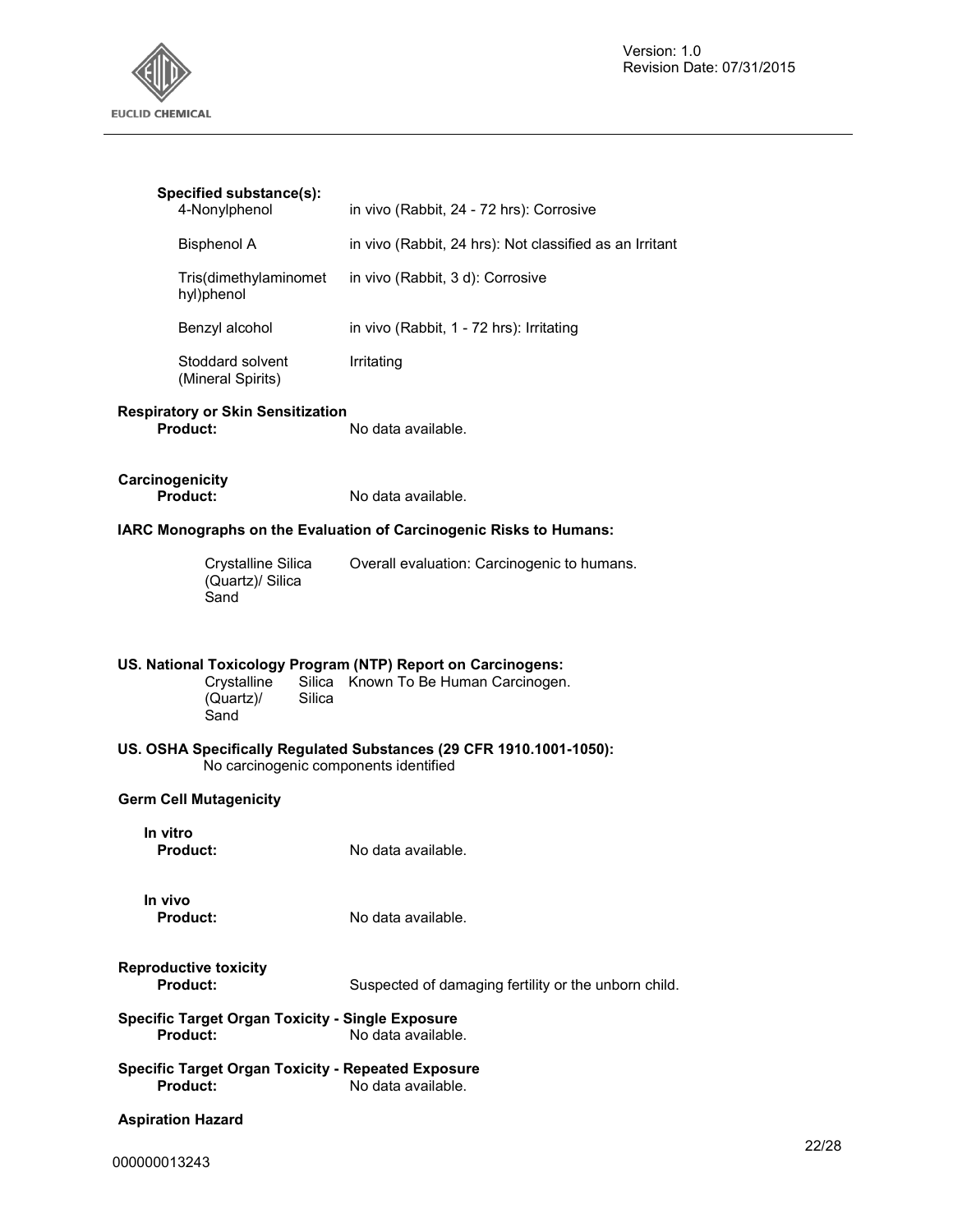

| <b>Product:</b>                                 | No data available.                                                                                                                                                                                                                                                                                                                                                                                                       |
|-------------------------------------------------|--------------------------------------------------------------------------------------------------------------------------------------------------------------------------------------------------------------------------------------------------------------------------------------------------------------------------------------------------------------------------------------------------------------------------|
| Other effects:                                  | No data available.                                                                                                                                                                                                                                                                                                                                                                                                       |
| 12. Ecological information                      |                                                                                                                                                                                                                                                                                                                                                                                                                          |
| <b>Ecotoxicity:</b>                             |                                                                                                                                                                                                                                                                                                                                                                                                                          |
| Acute hazards to the aquatic environment:       |                                                                                                                                                                                                                                                                                                                                                                                                                          |
| Fish<br><b>Product:</b>                         | No data available.                                                                                                                                                                                                                                                                                                                                                                                                       |
| Specified substance(s):<br>4-Nonylphenol        | LC 50 (Fathead minnow (Pimephales promelas), 96 h): 0.13825 mg/l<br>Mortality                                                                                                                                                                                                                                                                                                                                            |
| <b>Bisphenol A</b>                              | LC 50 (Fathead minnow (Pimephales promelas), 96 h): 4 - 5.5 mg/l Mortality                                                                                                                                                                                                                                                                                                                                               |
| Benzyl alcohol                                  | LC 50 (Fathead minnow (Pimephales promelas), 96 h): 460 mg/l Mortality                                                                                                                                                                                                                                                                                                                                                   |
| <b>Aquatic Invertebrates</b><br><b>Product:</b> | No data available.                                                                                                                                                                                                                                                                                                                                                                                                       |
| Specified substance(s):<br>4-Nonylphenol        | LC 50 (Amphipod (Leptocheirus plumulosus), 144 h): +/- 0.05 mg/l Mortality<br>EC 50 (Clam (Mulinia lateralis), 24 h): +/- +/- 0.05 mg/l Mortality<br>LC 50 (Marsh grass shrimp (Palaemonetes vulgaris), 72 h): > 0.05 - 0.1 mg/l<br>Mortality<br>LC 50 (Amphipod (Leptocheirus plumulosus), 72 h): > 0.05 - 0.1 mg/l<br>Mortality<br>LC 50 (American lobster (Homarus americanus), 48 h): > 0.1 - 0.15 mg/l<br>Mortality |
| <b>Bisphenol A</b>                              | LC 50 (Hydra (Hydra vulgaris), 24 h): 10.9 - 14 mg/l Mortality                                                                                                                                                                                                                                                                                                                                                           |
| Chronic hazards to the aquatic environment:     |                                                                                                                                                                                                                                                                                                                                                                                                                          |
| Fish<br><b>Product:</b>                         | No data available.                                                                                                                                                                                                                                                                                                                                                                                                       |
| Specified substance(s):<br>4-Nonylphenol        | LOAEL (Lepomis macrochirus, 28 d): 0.126 mg/l experimental result                                                                                                                                                                                                                                                                                                                                                        |
| <b>Bisphenol A</b>                              | NOAEL (Oncorhynchus mykiss, 28 d): 3.64 mg/l experimental result                                                                                                                                                                                                                                                                                                                                                         |
| <b>Aquatic Invertebrates</b><br><b>Product:</b> | No data available.                                                                                                                                                                                                                                                                                                                                                                                                       |
| <b>Toxicity to Aquatic Plants</b>               |                                                                                                                                                                                                                                                                                                                                                                                                                          |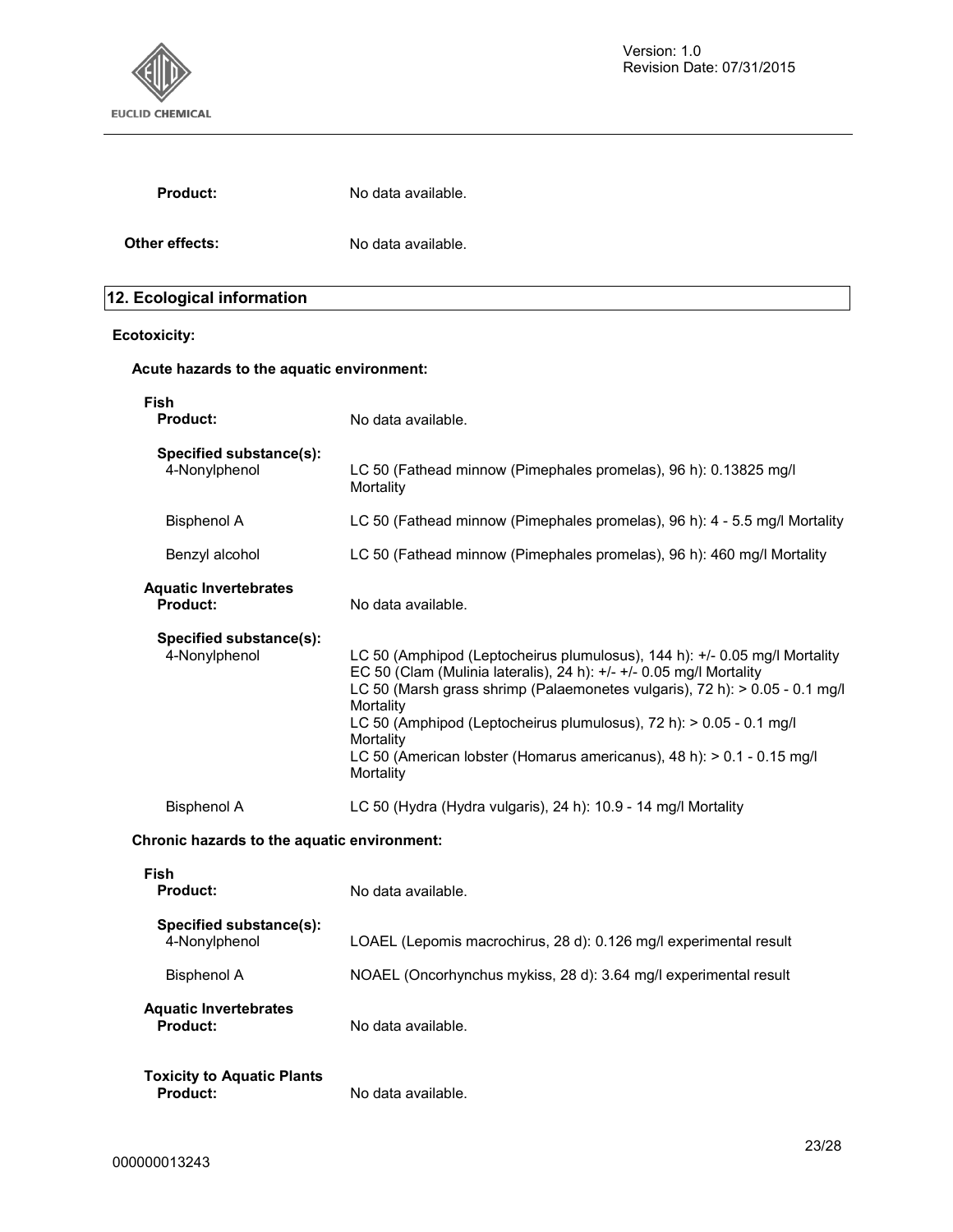

| <b>Persistence and Degradability</b>                                                 |                                                                                                                                                                               |
|--------------------------------------------------------------------------------------|-------------------------------------------------------------------------------------------------------------------------------------------------------------------------------|
| <b>Biodegradation</b><br>Product:                                                    | No data available.                                                                                                                                                            |
| <b>BOD/COD Ratio</b><br>Product:                                                     | No data available.                                                                                                                                                            |
| <b>Bioaccumulative Potential</b><br><b>Bioconcentration Factor (BCF)</b><br>Product: | No data available.                                                                                                                                                            |
| Specified substance(s):<br>4-Nonylphenol                                             | Fathead minnow (Pimephales promelas), Bioconcentration Factor (BCF):<br>498 (Flow through)                                                                                    |
| <b>Bisphenol A</b>                                                                   | Rainbow trout, donaldson trout (Oncorhynchus mykiss), Bioconcentration<br>Factor (BCF): 10.8 (Flow through)                                                                   |
| Partition Coefficient n-octanol / water (log Kow)<br>Product:                        | No data available.                                                                                                                                                            |
| Specified substance(s):<br><b>Bisphenol A</b>                                        | Log Kow: 3.32                                                                                                                                                                 |
| Benzyl alcohol                                                                       | Log Kow: 1.10                                                                                                                                                                 |
| Stoddard solvent (Mineral<br>Spirits)                                                | Log Kow: 3.16 - 7.15                                                                                                                                                          |
| <b>Mobility in Soil:</b>                                                             | No data available.                                                                                                                                                            |
| <b>Other Adverse Effects:</b>                                                        | Toxic to aquatic organisms.                                                                                                                                                   |
| 13. Disposal considerations                                                          |                                                                                                                                                                               |
| <b>Disposal instructions:</b>                                                        | Dispose of waste at an appropriate treatment and disposal facility in<br>accordance with applicable laws and regulations, and product<br>characteristics at time of disposal. |
| <b>Contaminated Packaging:</b>                                                       | No data available.                                                                                                                                                            |
| 14. Transport information                                                            |                                                                                                                                                                               |
| TDG:                                                                                 |                                                                                                                                                                               |

Not Regulated

## **CFR / DOT:**

Not Regulated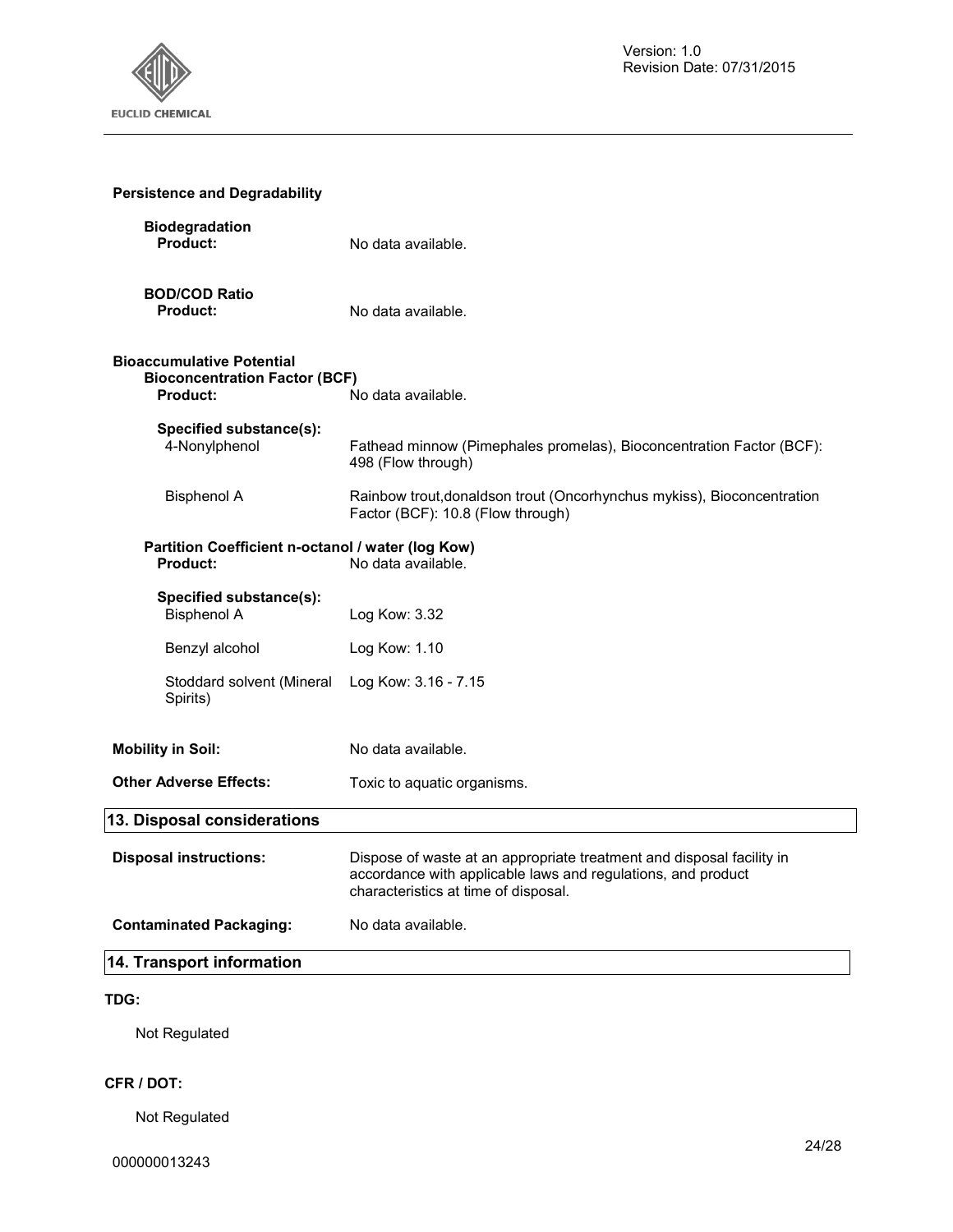

#### **IMDG:**

UN3082, ENVIRONMENTALLY HAZARDOUS SUBSTANCE, LIQUID, N.O.S. (Nonylphenol), 9, PG III, MARINE POLLUTANT

#### **Further Information:**

The above shipping description may not be accurate for all container sizes and all modes of transportation. Please refer to Bill of Lading.

#### **15. Regulatory information**

#### **US Federal Regulations**

#### **TSCA Section 12(b) Export Notification (40 CFR 707, Subpt. D)**

| <b>Chemical Identity</b> | Reportable quantity                                               |  |
|--------------------------|-------------------------------------------------------------------|--|
| 4-Nonylphenol            | De minimis concentration: 1.0% One-Time Export Notification only. |  |
|                          | De minimis concentration: 1.0% One-Time Export Notification only. |  |

#### **US. OSHA Specifically Regulated Substances (29 CFR 1910.1001-1050)**

None present or none present in regulated quantities.

#### **CERCLA Hazardous Substance List (40 CFR 302.4):**

**Chemical Identity Reportable quantity** 

#### **Superfund Amendments and Reauthorization Act of 1986 (SARA)**

**Hazard categories**  Immediate (Acute) Health Hazards Delayed (Chronic) Health Hazard

#### **SARA 302 Extremely Hazardous Substance**

None present or none present in regulated quantities.

## **SARA 304 Emergency Release Notification**

**Reportable quantity** Bisphenol A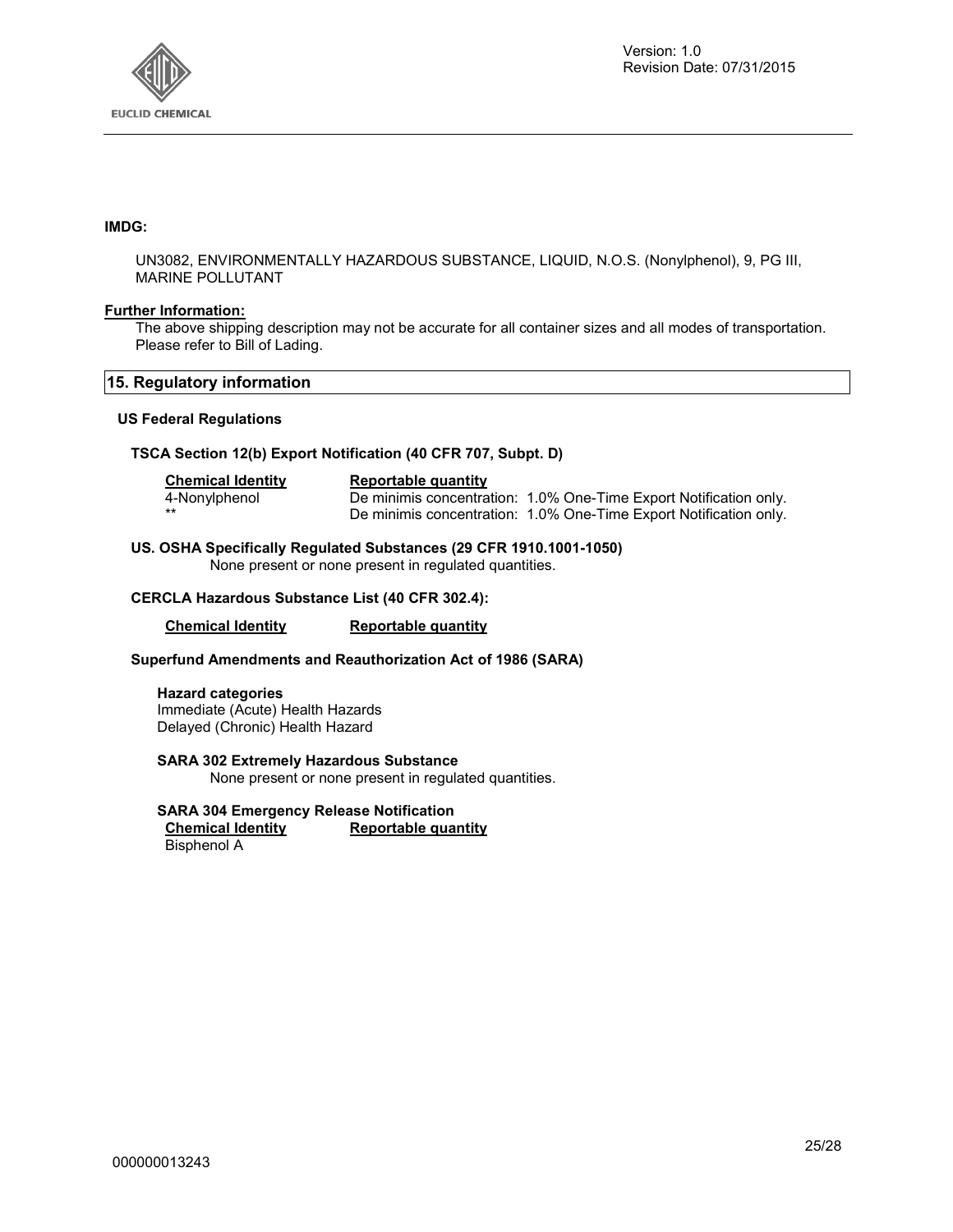

#### **SARA 311/312 Hazardous Chemical Chemical Identity Threshold Planning Quantity** 1,3- Cyclohexanedimethanami ne 500 lbs 4-Nonylphenol 500 lbs Bisphenol A 500 lbs Crystalline Silica (Quartz)/ Silica Sand 500 lbs Tris(dimethylaminomethyl) phenol 500 lbs Benzyl alcohol 500 lbs<br>1.2-Cyclohexanediamine 500 lbs  $1,2$ -Cyclohexanediamine Stoddard solvent (Mineral Spirits) 500 lbs

## **SARA 313 (TRI Reporting) Chemical Identity**

Bisphenol A

#### **Clean Water Act Section 311 Hazardous Substances (40 CFR 117.3)**

None present or none present in regulated quantities.

### **Clean Air Act (CAA) Section 112(r) Accidental Release Prevention (40 CFR 68.130):**

None present or none present in regulated quantities.

#### **US State Regulations**

#### **US. California Proposition 65**

This product contains chemical(s) known to the State of California to cause cancer and/or to cause birth defects or other reproductive harm.

#### **US. New Jersey Worker and Community Right-to-Know Act**

**Chemical Identity** Bisphenol A Crystalline Silica (Quartz)/ Silica Sand

#### **US. Massachusetts RTK - Substance List**

**Chemical Identity** 4-Nonylphenol Bisphenol A Crystalline Silica (Quartz)/ Silica Sand Benzyl alcohol

#### **US. Pennsylvania RTK - Hazardous Substances**

**Chemical Identity** 4-Nonylphenol Bisphenol A Crystalline Silica (Quartz)/ Silica Sand Benzyl alcohol

**US. Rhode Island RTK** 

**Chemical Identity** Bisphenol A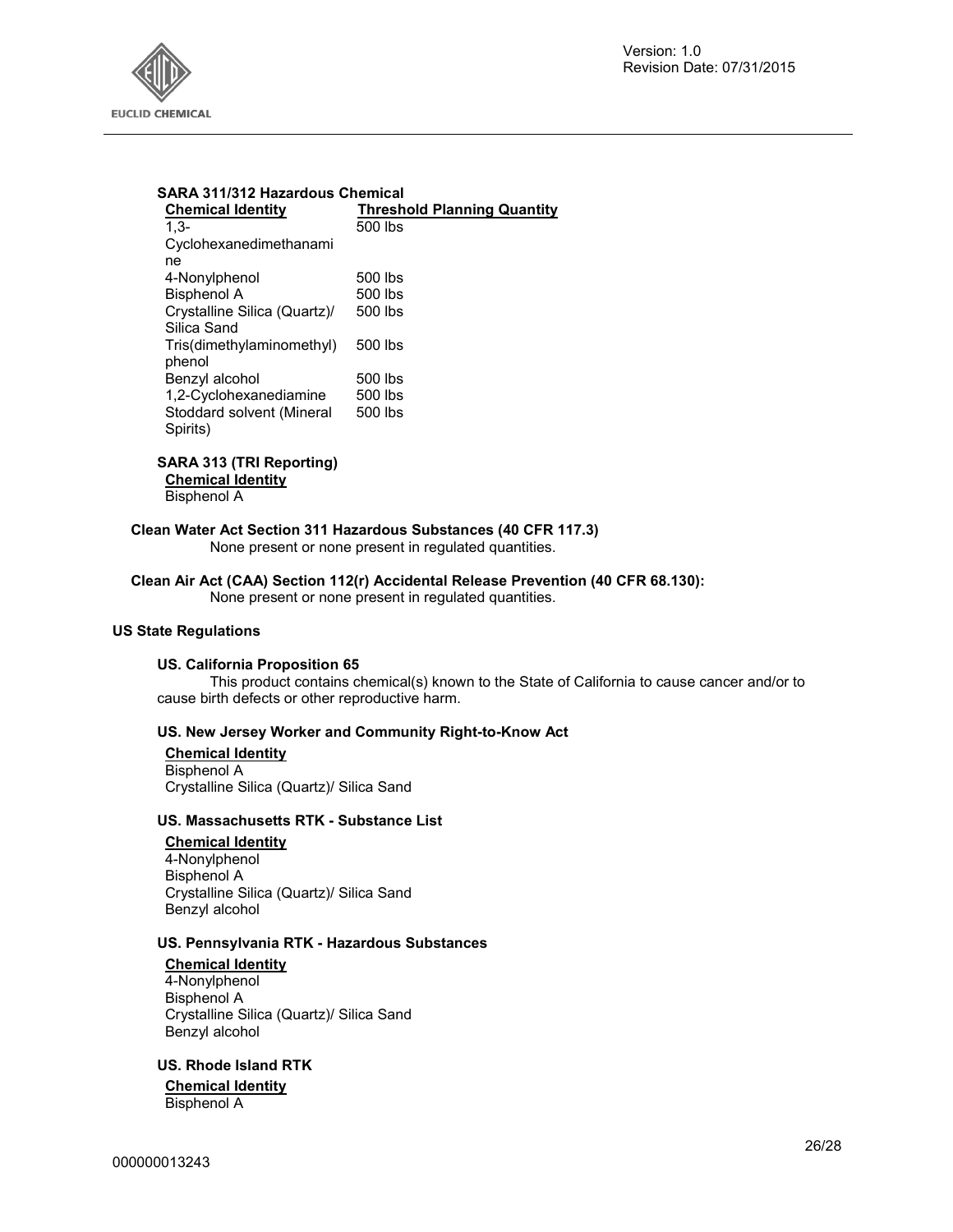

#### **Other Regulations:**

**When appropriately mixed with the other part, product has a VOC less water and exempt solvent of:**  0 g/l

**Inventory Status:**

| Australia AICS:                          | One or more components in this product are<br>not listed on or exempt from the Inventory. |
|------------------------------------------|-------------------------------------------------------------------------------------------|
| Canada DSL Inventory List:               | One or more components in this product are<br>not listed on or exempt from the Inventory. |
| EINECS, ELINCS or NLP:                   | One or more components in this product are<br>not listed on or exempt from the Inventory. |
| Japan (ENCS) List:                       | One or more components in this product are<br>not listed on or exempt from the Inventory. |
| China Inv. Existing Chemical Substances: | One or more components in this product are<br>not listed on or exempt from the Inventory. |
| Korea Existing Chemicals Inv. (KECI):    | One or more components in this product are<br>not listed on or exempt from the Inventory. |
| Canada NDSL Inventory:                   | One or more components in this product are<br>not listed on or exempt from the Inventory. |
| Philippines PICCS:                       | One or more components in this product are<br>not listed on or exempt from the Inventory. |
| US TSCA Inventory:                       | One or more components in this product are<br>not listed on or exempt from the Inventory. |
| New Zealand Inventory of Chemicals:      | One or more components in this product are<br>not listed on or exempt from the Inventory. |
| Japan ISHL Listing:                      | One or more components in this product are<br>not listed on or exempt from the Inventory. |
| Japan Pharmacopoeia Listing:             | One or more components in this product are<br>not listed on or exempt from the Inventory. |

## **16.Other information, including date of preparation or last revision**

**Revision Date:** 07/31/2015